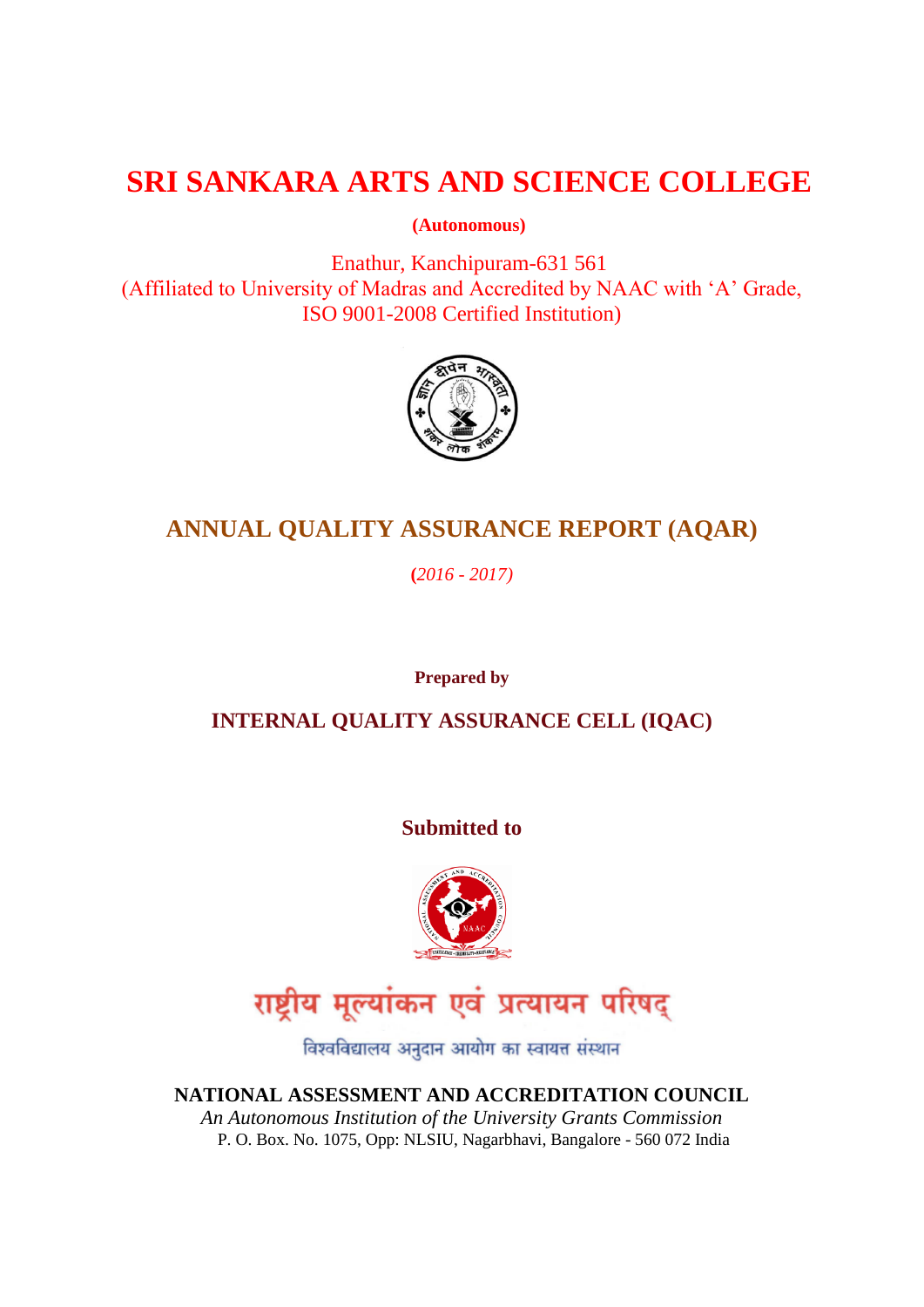# **The Annual Quality Assurance Report (AQAR) of the IQAC**

|                                      | $Part - A$                              |  |  |
|--------------------------------------|-----------------------------------------|--|--|
| <b>AQAR</b> for the year             | $2016 - 17$                             |  |  |
| 1. Details of the Institution        |                                         |  |  |
| 1.1 Name of the Institution          | Sri Sankara Arts and Science<br>College |  |  |
| 1.2 Address Line 1                   | Enathur                                 |  |  |
| Address Line 2                       | Kanchipuram                             |  |  |
| City/Town                            | Kanchipuram                             |  |  |
| <b>State</b>                         | <b>Tamil Nadu</b>                       |  |  |
| Pin Code                             | 631 561                                 |  |  |
| Institution e-mail address           | admin@sankaracollege.edu.in             |  |  |
| Contact Nos.                         | 044-27264066                            |  |  |
| Name of the Head of the Institution: | Dr. K.R. Venkatesan                     |  |  |
| Tel. No. with STD Code:              | 044-27264066                            |  |  |
| Mobile:                              | 9443485177                              |  |  |
|                                      |                                         |  |  |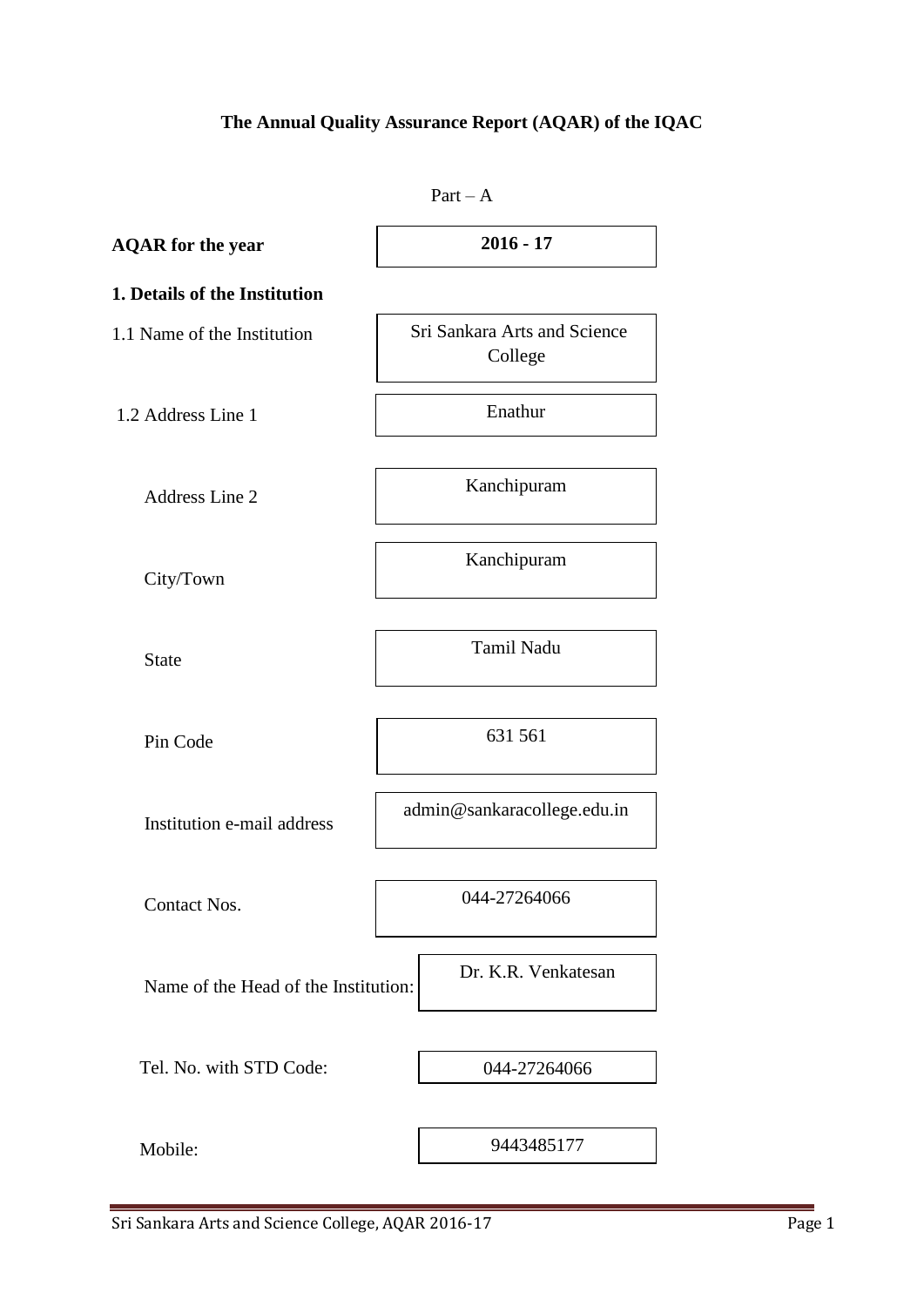| Name of the IQAC Co-ordinator:           | Dr. N. Rangarajan          |       |                                                      |
|------------------------------------------|----------------------------|-------|------------------------------------------------------|
| Mobile:                                  | 9443186132                 |       |                                                      |
| IQAC e-mail address:                     | iqac@sankaracollege.edu.in |       |                                                      |
| <b>1.3 NAAC Track ID</b>                 | <b>OR</b>                  | 10157 |                                                      |
| 1.4 NAAC Executive Committee No. & Date: |                            |       | EC/57/A&A/04 & 30.11.2011                            |
| 1.5 Website address:                     |                            |       | www.sankaracollege.edu.in                            |
| Web-link of the AQAR:                    |                            |       | http://sankaracollege.edu.in/faculty/AQAR2016-17.pdf |

1.6 Accreditation Details

| Sl. No. | Cycle       | Grade | <b>CGPA</b> | Year of Accreditation | Validity<br>Period |
|---------|-------------|-------|-------------|-----------------------|--------------------|
|         | $1st$ Cycle | A     | 3.10        | 2011                  | 2016               |
| 2       | $2nd$ Cycle |       |             |                       |                    |
| 3       | $3rd$ Cycle |       |             |                       |                    |
|         | $4th$ Cycle |       |             |                       |                    |

1.7 Date of Establishment of IQAC: DD/MM/YYYY

29-02-2012

1.8 Details of the previous year"s AQAR submitted to NAAC after the latest Assessment and Accreditation by NAAC

| i. AQAR   | 2012 submitted to NAAC on 28-12-2012    | (DD/MM/YYYY) |
|-----------|-----------------------------------------|--------------|
| ii. AQAR  | 2013 submitted to NAAC on 19-12-2013    | (DD/MM/YYYY) |
| iii. AQAR | 2014-15 submitted to NAAC on 27-10-2015 | (DD/MM/YYYY) |
| iv. AQAR  | 2015-16 submitted to NAAC on 17-11-2016 | (DD/MM/YYYY) |
|           |                                         |              |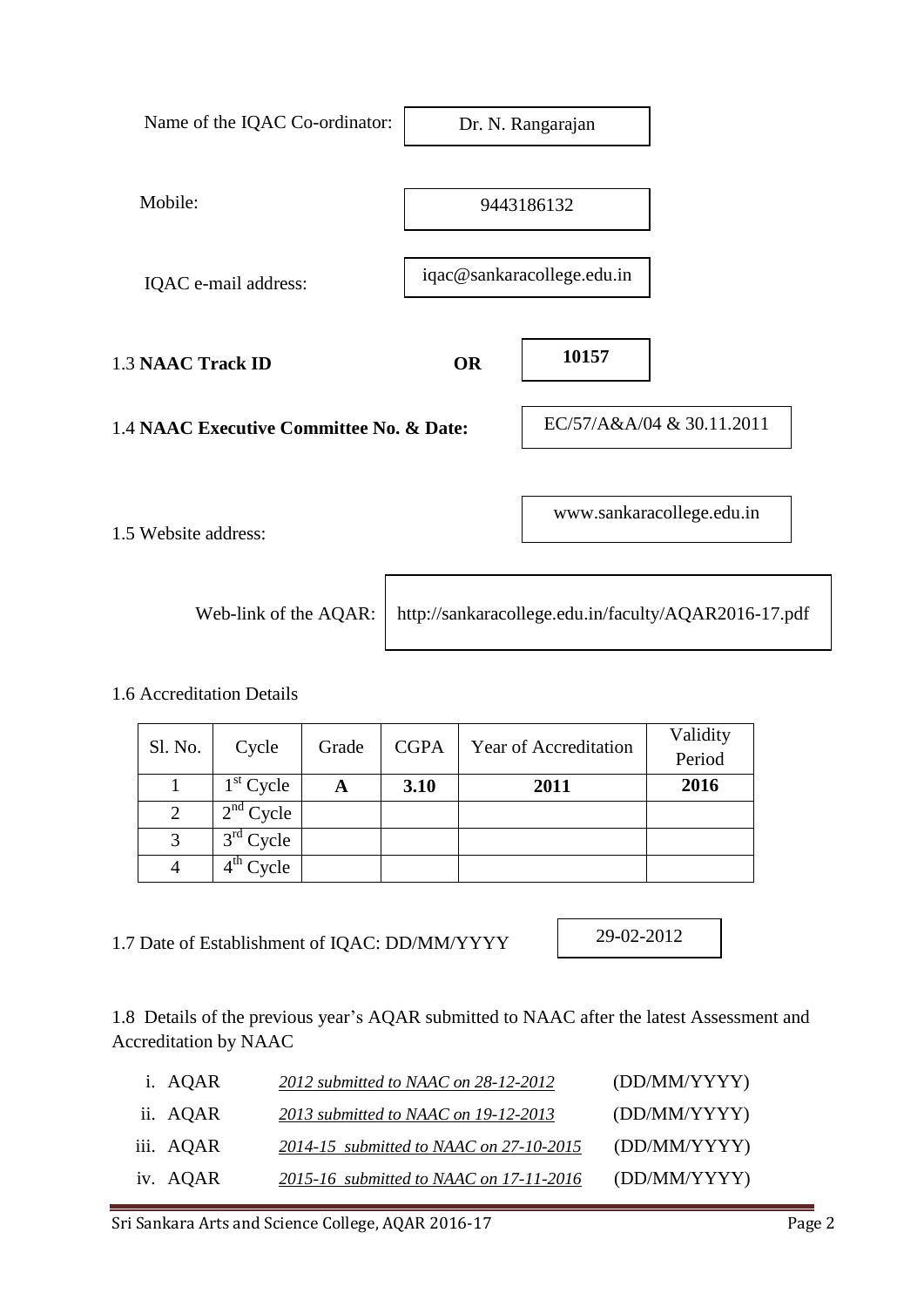|  | 1.9 Institutional Status |  |
|--|--------------------------|--|
|--|--------------------------|--|

 $\overline{\phantom{a}}$ 

| University                                                 | Central<br>Deemed<br><b>State</b><br>Private                                       |
|------------------------------------------------------------|------------------------------------------------------------------------------------|
| <b>Affiliated College</b>                                  | Yes<br>No                                                                          |
| <b>Constituent College</b>                                 | Yes<br>No.                                                                         |
| Autonomous college of UGC                                  | N <sub>0</sub><br>Yes                                                              |
| Regulatory Agency approved Institution                     | Yes<br>No                                                                          |
| (eg. AICTE, BCI, MCI, PCI, NCI)                            |                                                                                    |
| Type of Institution Co-education                           | Women<br>Men                                                                       |
| Urban                                                      | Rural<br>Tribal                                                                    |
| <b>Financial Status</b>                                    | UGC $2(f)$<br>UGC $12B$<br>Grant-in-aid<br>$\perp$                                 |
|                                                            | <b>Totally Self-financing</b><br>Grant-in-aid $+$ Self Financing                   |
| 1.10 Type of Faculty/Programme                             |                                                                                    |
| Science<br>Arts                                            | Commerce $ \sqrt $<br>$\vert$ PEI (Phys Edu)<br>Law                                |
| TEI (Edu)                                                  | Engineering<br>$\sqrt{2}$<br>Health Science<br>Management<br>ν                     |
| Others (Specify)                                           |                                                                                    |
| 1.11 Name of the Affiliating University (for the Colleges) | University of Madras                                                               |
| etc                                                        | 1.12 Special status conferred by Central/ State Government-- UGC/CSIR/DST/DBT/ICMR |
| Autonomy by State/Central Govt. / University               | University                                                                         |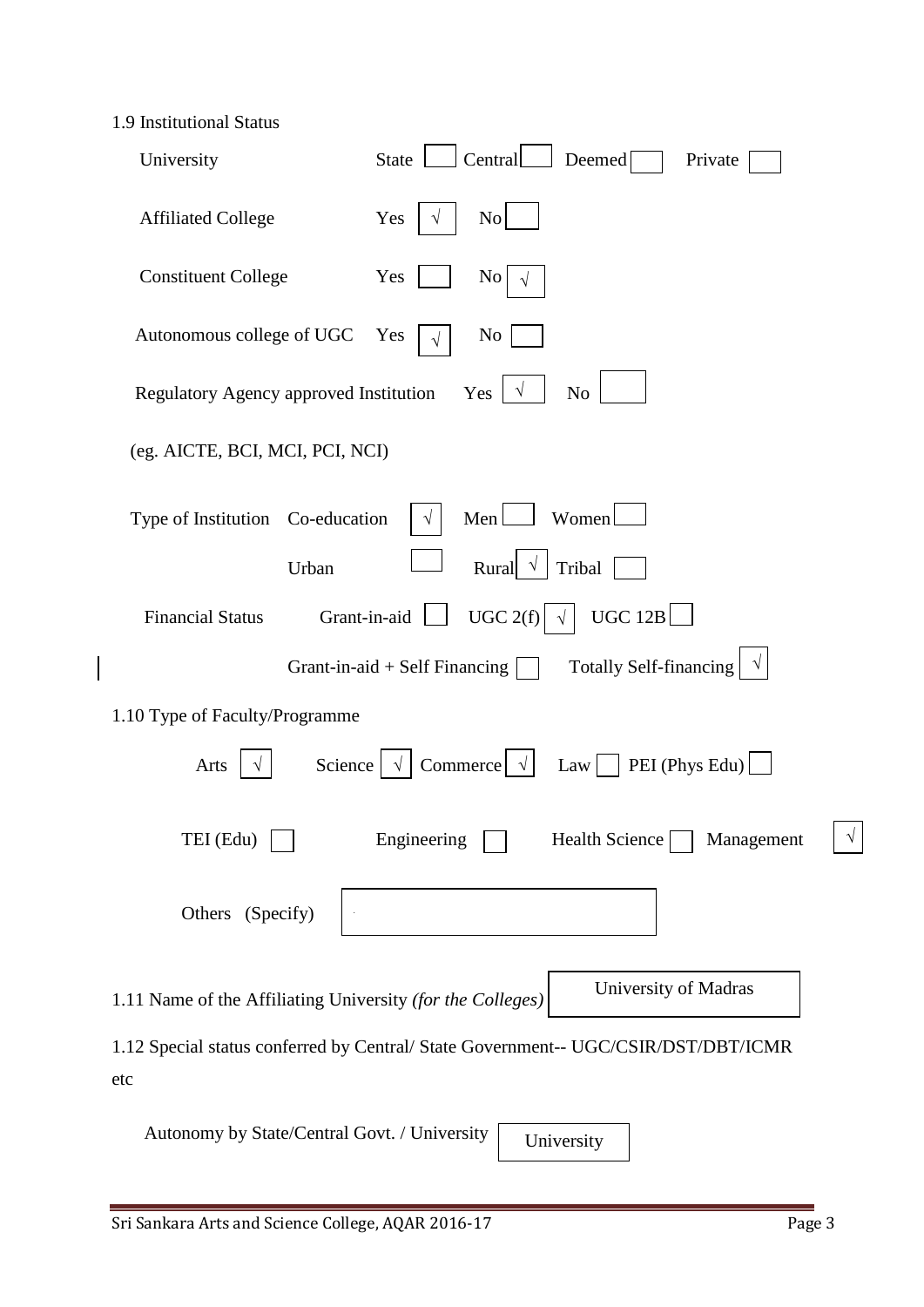| University with Potential for Excellence                         |                            | <b>UGC-CPE</b>             |  |
|------------------------------------------------------------------|----------------------------|----------------------------|--|
| <b>DST Star Scheme</b>                                           |                            | <b>UGC-CE</b>              |  |
| <b>UGC-Special Assistance Programme</b>                          |                            | <b>DST-FIST</b>            |  |
| UGC-Innovative PG programmes                                     |                            | Any other (Specify)        |  |
| <b>UGC-COP Programmes</b>                                        |                            |                            |  |
| <b>2. IQAC Composition and Activities</b>                        |                            |                            |  |
| 2.1 No. of Teachers                                              | 16                         |                            |  |
| 2.2 No. of Administrative/Technical staff                        | $\boldsymbol{2}$           |                            |  |
| 2.3 No. of students                                              | $\mathbf{1}$               |                            |  |
| 2.4 No. of Management representatives                            | $\boldsymbol{2}$           |                            |  |
| 2.5 No. of Alumni                                                | 1                          |                            |  |
| 2.6 No. of any other stakeholder and                             | $\mathbf{1}$               |                            |  |
| community representatives                                        |                            |                            |  |
| 2.7 No. of Employers/ Industrialists                             | 1                          |                            |  |
| 2.8 No. of other External Experts                                | $\mathbf{1}$               |                            |  |
| 2.9 Total No. of members                                         | 25                         |                            |  |
| 2.10 No. of IQAC meetings held                                   | $\boldsymbol{2}$           |                            |  |
| 2.11 No. of meetings with various stakeholders: No.              | 14                         | Faculty<br>4               |  |
| Non-Teaching Staff Students<br>6                                 | Alumni<br>$\boldsymbol{2}$ | Others<br>$\boldsymbol{2}$ |  |
| 2.12 Has IQAC received any funding from UGC during the year? Yes |                            | N <sub>0</sub>             |  |
| If yes, mention the amount                                       |                            |                            |  |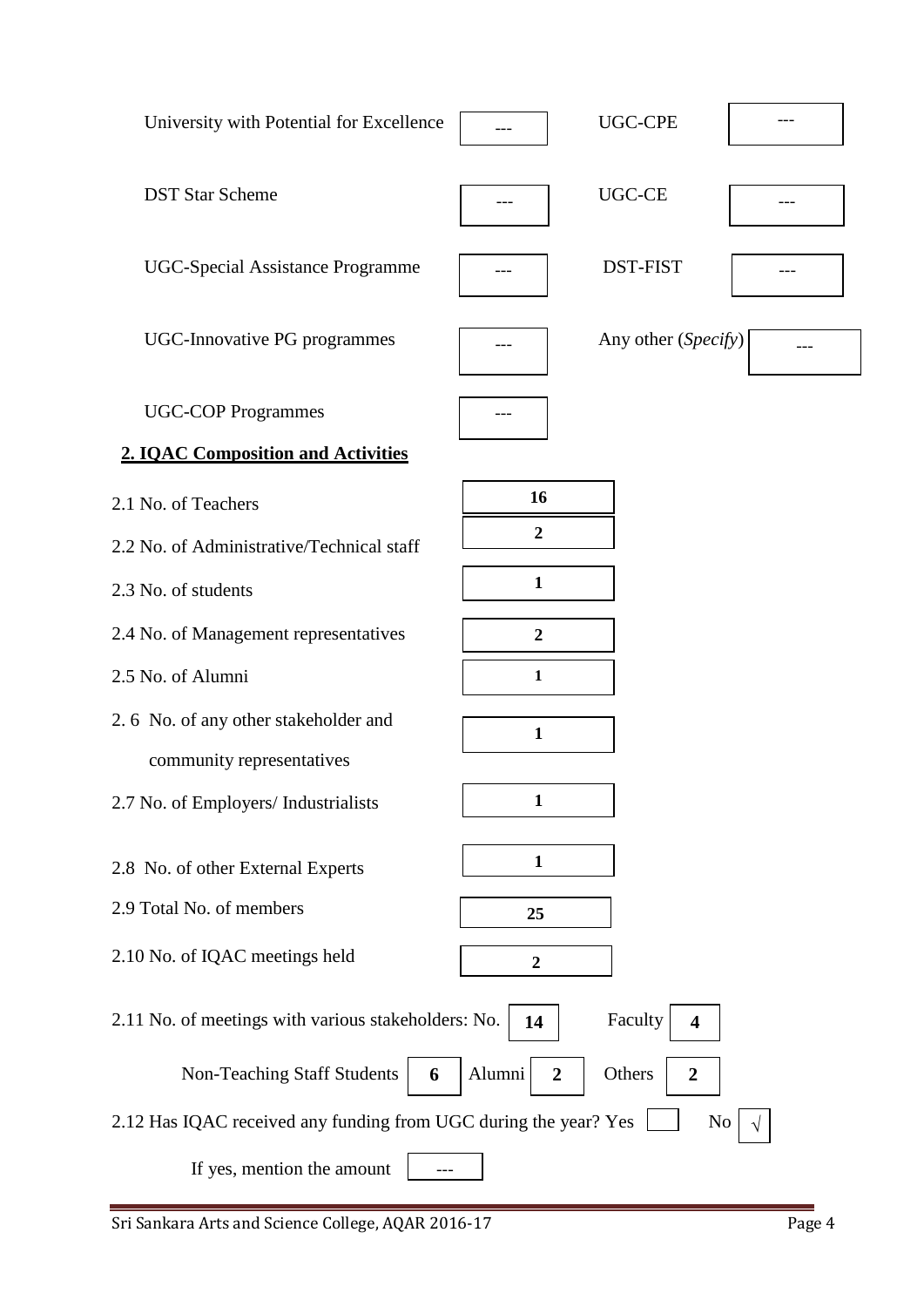#### 2.13 Seminars and Conferences (only quality related)

(i) No. of Seminars/Conferences/ Workshops/Symposia organized by the IQAC



#### 2.14 Significant Activities and contributions made by IQAC

- 1. To enrich the curriculum by introducing latest trends and topics.
- 2. To identify socially relevant and employability oriented topics and to introduce them in the curriculum.
- 3. To encourage to identify and to introduce the topics relevant to farmers and weavers, silk industry and for the companies booming upon and around this area.
- 4. To train staff with ICT.
- 5. To conduct faculty development programmes.
- 6. To facilitate research by identifying research projects and grants.
- 7. IQAC is encouraging to attend and present papers in National, International seminars and in various journals.
- 8. Through the Associations and forum activities IQAC is enhancing the skills of the students and facilitates in bringing out the hidden talents of the students.
- 9. IQAC is monitoring the performance of the staff members on the basis of the course portfolio submitted by them.
- 10. To facilitate campus to corporate programme throughout the year offering training leading to placement.
- 11. To facilitate Eco friendly environment throughout the campus.
- 12. To recommend digital learning resources.
- 13. Effecting online examinations.
- 14. Coaching for NET/SET and competitive exams.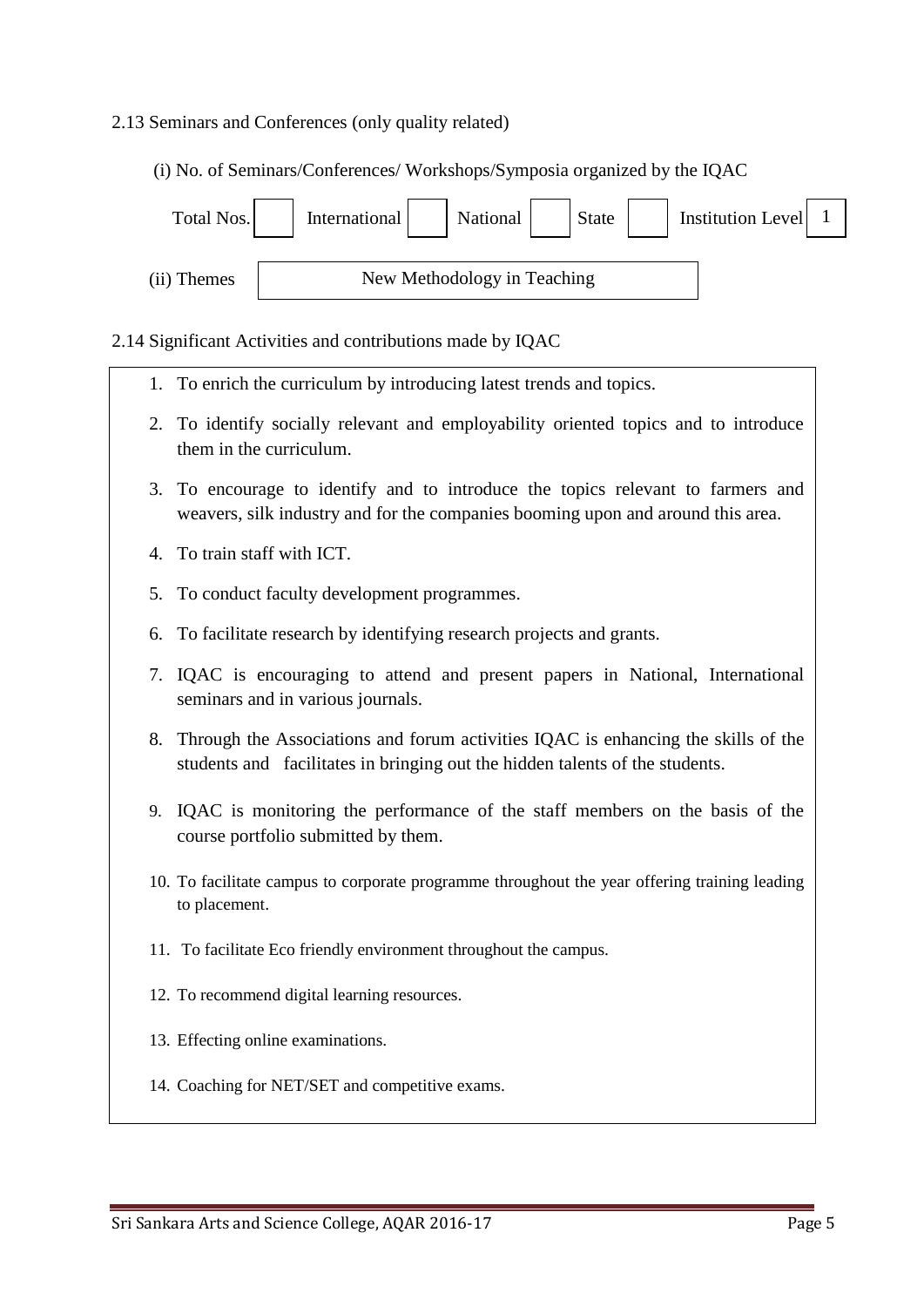### 2.15 Plan of Action by IQAC/Outcome

 The plan of action chalked out by the IQAC in the beginning of the year towards quality enhancement and the outcome achieved by the end of the year \*

| <b>Plan of Action</b>                              | <b>Achievements</b>                                                             |  |  |
|----------------------------------------------------|---------------------------------------------------------------------------------|--|--|
| <b>Department of Tamil</b>                         |                                                                                 |  |  |
| To introduce M.A Tamil course                      | M.A Tamil course was introduced in the<br>academic year (2017-2018).            |  |  |
| Plan to conduct TWO international seminars         | List of seminars                                                                |  |  |
|                                                    | (1) Tamil Ilakiyangalil Manuda<br>Membattu Sindanaigal on 07/02/2017            |  |  |
|                                                    | (2) Samuga Membatil Thagaval Thodarbu<br>Oodagangal on 08/02/2017               |  |  |
|                                                    | conducted<br>Two days inter college                                             |  |  |
| Planned<br>conduct<br>college<br>to<br>inter<br>an | (Muthamizh<br>competition<br>Vizha)<br><sub>on</sub>                            |  |  |
| competition (Muthamizh Vizha)                      | 07/09/2016 & 08/09/16                                                           |  |  |
| <b>Department of Biotech</b>                       |                                                                                 |  |  |
| Admission of students to PhD Biotechnology         | Waiting for communication from                                                  |  |  |
| Research programme                                 | University of Madras regarding the                                              |  |  |
|                                                    | Guideship approval letter for Dr.                                               |  |  |
|                                                    | B.Ramesh and Dr.A.Koodalingam                                                   |  |  |
| To get more research grants                        | Our department staff submitted three<br>research proposals to funding agencies. |  |  |
| <b>Department of Biochemistry</b>                  |                                                                                 |  |  |
| To organise a National level seminar               | A National Level Seminar was organised                                          |  |  |
|                                                    | on 08.03.2017 successfully.                                                     |  |  |
| To start a Biochemistry forum                      | Biochemistry forum (rasayana@bio) was<br>started on 24.8.16.                    |  |  |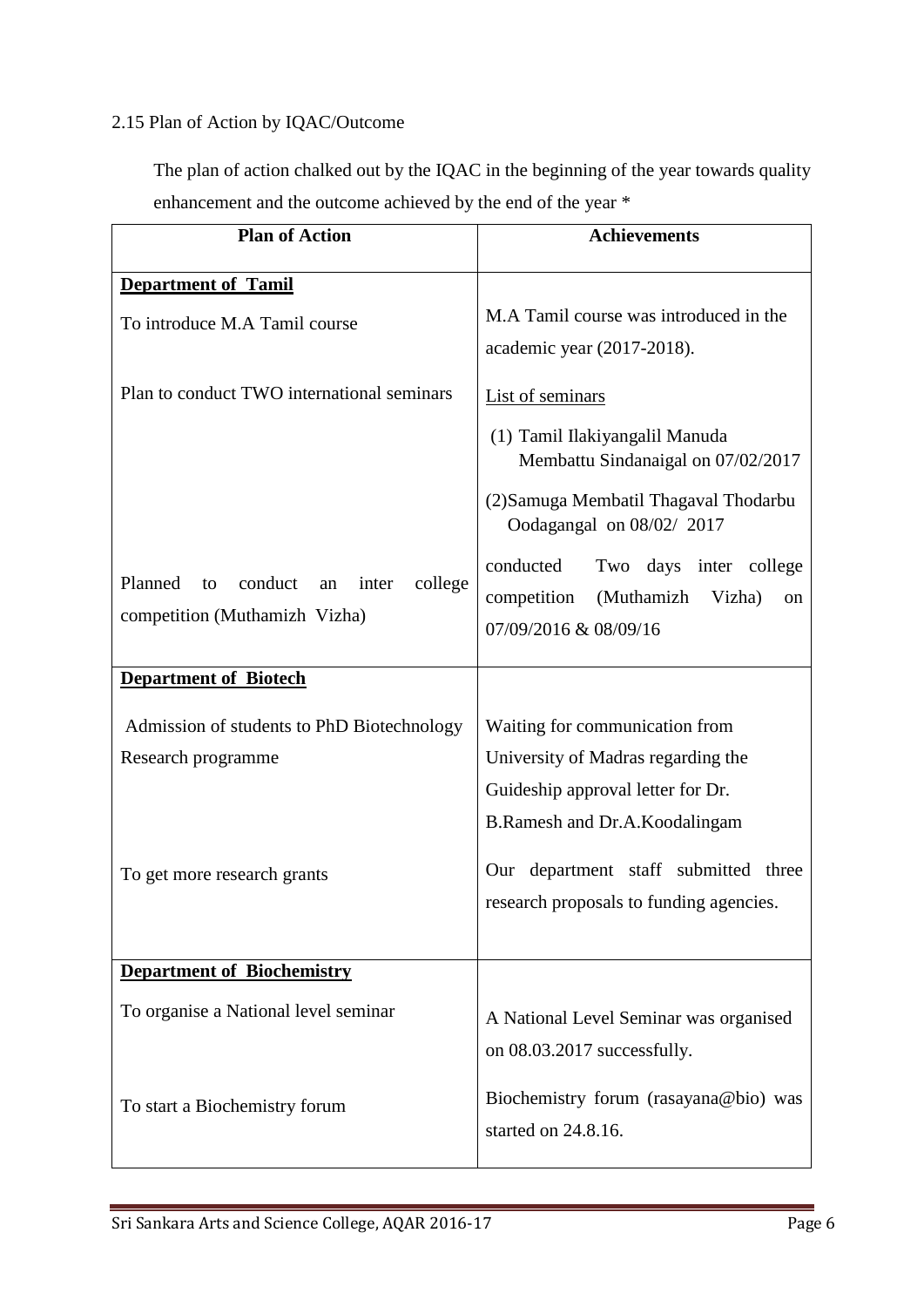| <b>Department of Computer Science</b>                                              |                                                                                                                                  |
|------------------------------------------------------------------------------------|----------------------------------------------------------------------------------------------------------------------------------|
| To constantly engage students by exposing                                          | Offered the Certificate course on "Cloud                                                                                         |
| them to advances in the field of Computer                                          | Infrastructure and Services" to Under                                                                                            |
| Science.                                                                           | Graduate and Post Graduate Students.                                                                                             |
| Enhancing the Infrastructure facility in the<br>Computer Science Lab.              | Computer Science Lab infrastructure has<br>been enhanced by purchasing 30 Thin<br>Client Monitor system with high end<br>server. |
| <b>Department of Commerce</b>                                                      |                                                                                                                                  |
| To conduct National Level Seminar                                                  | <b>National Level Seminar</b>                                                                                                    |
| "MARGADHARSHAN"                                                                    | "Margadharshan" conducted                                                                                                        |
| <b>Department of Maths</b>                                                         |                                                                                                                                  |
| Submission of the updated syllabus of U.G.<br>and P.G                              | Submitted to the University of Madras                                                                                            |
| <b>Department of English</b>                                                       |                                                                                                                                  |
| Planned for a National Seminar                                                     | Conducted a National Level Seminar on                                                                                            |
|                                                                                    | <b>Modern Trends in Literature on</b>                                                                                            |
|                                                                                    | 15/03/2017.                                                                                                                      |
| Planned for Inter & Intra collegiate Literary   Conducted Two Days Inter and Intra |                                                                                                                                  |
| Fest.                                                                              | Collegiate Literary Fest "SELF-17" on                                                                                            |
|                                                                                    | $14^{th}$ & $15^{th}$ March 2017.                                                                                                |
|                                                                                    | Apart from the plan and regular                                                                                                  |
|                                                                                    | curriculum Department has organised a                                                                                            |
|                                                                                    | Three Days National Level Mural                                                                                                  |
|                                                                                    | Painters' Summit from 24/09/16 to                                                                                                |
|                                                                                    | 26/09/16.                                                                                                                        |
| <b>Department of Microbiology</b>                                                  | Application form to get affiliation for                                                                                          |
| To start Ph.D., Microbiology in 2018-2019                                          | Ph.D course was submitted<br>to the                                                                                              |
| academic year.                                                                     | University of Madras                                                                                                             |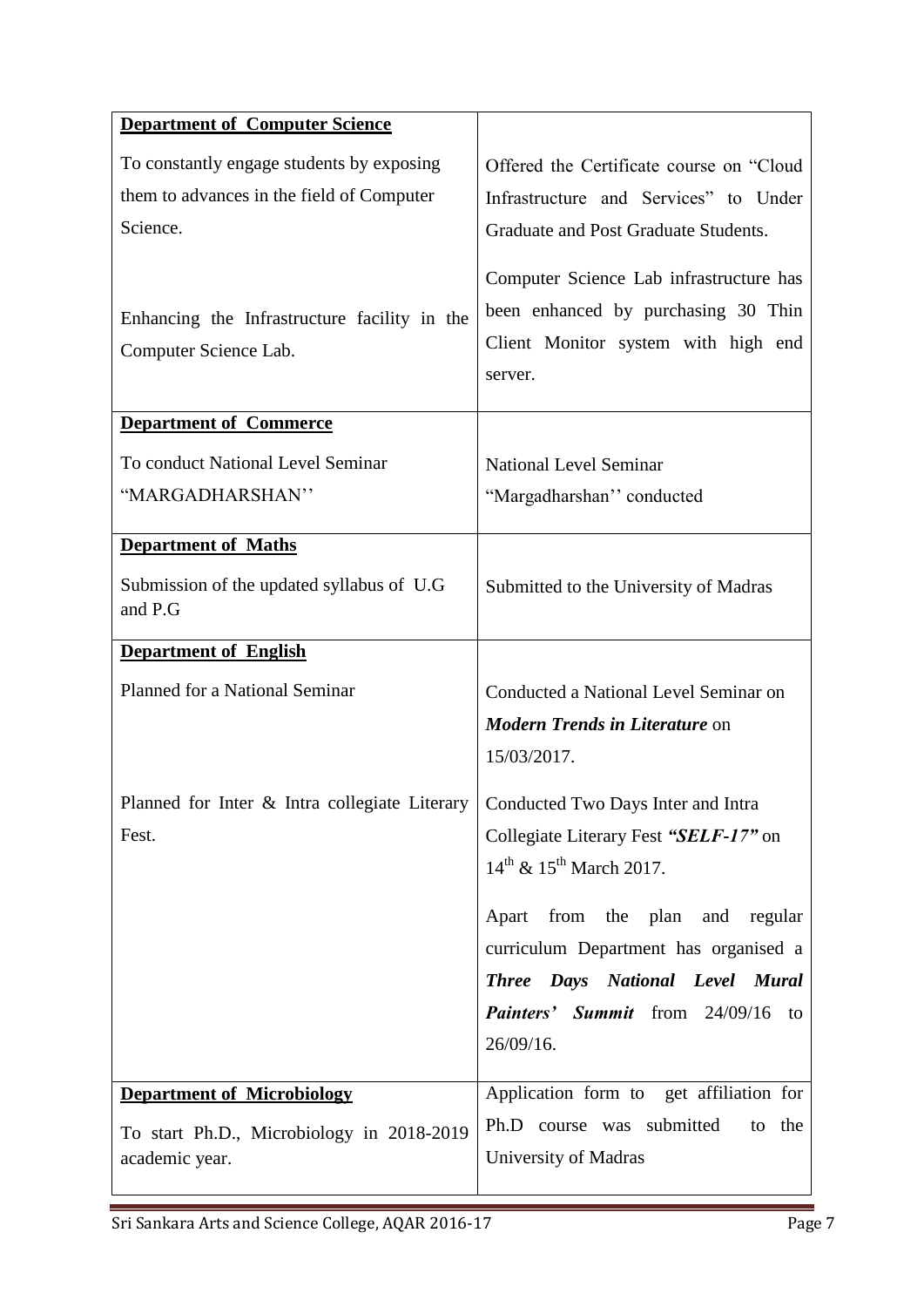| <b>Department of Business Administration</b>                                           |                                                                                        |
|----------------------------------------------------------------------------------------|----------------------------------------------------------------------------------------|
|                                                                                        |                                                                                        |
| Revision of BBA & MBA papers for the<br>academic year 2017-18.                         | Papers updated and approved by the BOS<br>at 28.06.2017.                               |
| To Conduct the Inter College meet.                                                     | Successfully completed an Inter College<br>meet on 03.03.2017                          |
| <b>Department of Physics</b>                                                           |                                                                                        |
| Planned to introduce Certificate course -<br><b>Elements of Information Technology</b> | Successfully introduced for B.Sc Physics<br>I and II Year in the Even Semester in the  |
| Monthly activities for the Albert Einstein<br>Forum planned                            | Academic year 2016-2017<br>Executed as per the plan for the academic<br>year 2016-2017 |
| * Academic Calendar of the year is attached as Annexure - I.                           |                                                                                        |
| 2.15 Whether the AQAR was placed in statutory body                                     | Yes<br>N <sub>0</sub>                                                                  |
| Management<br>V                                                                        | Any other body<br>Syndicate                                                            |

Provide the details of the action taken

Suitable changes were made to AQAR following inputs from the members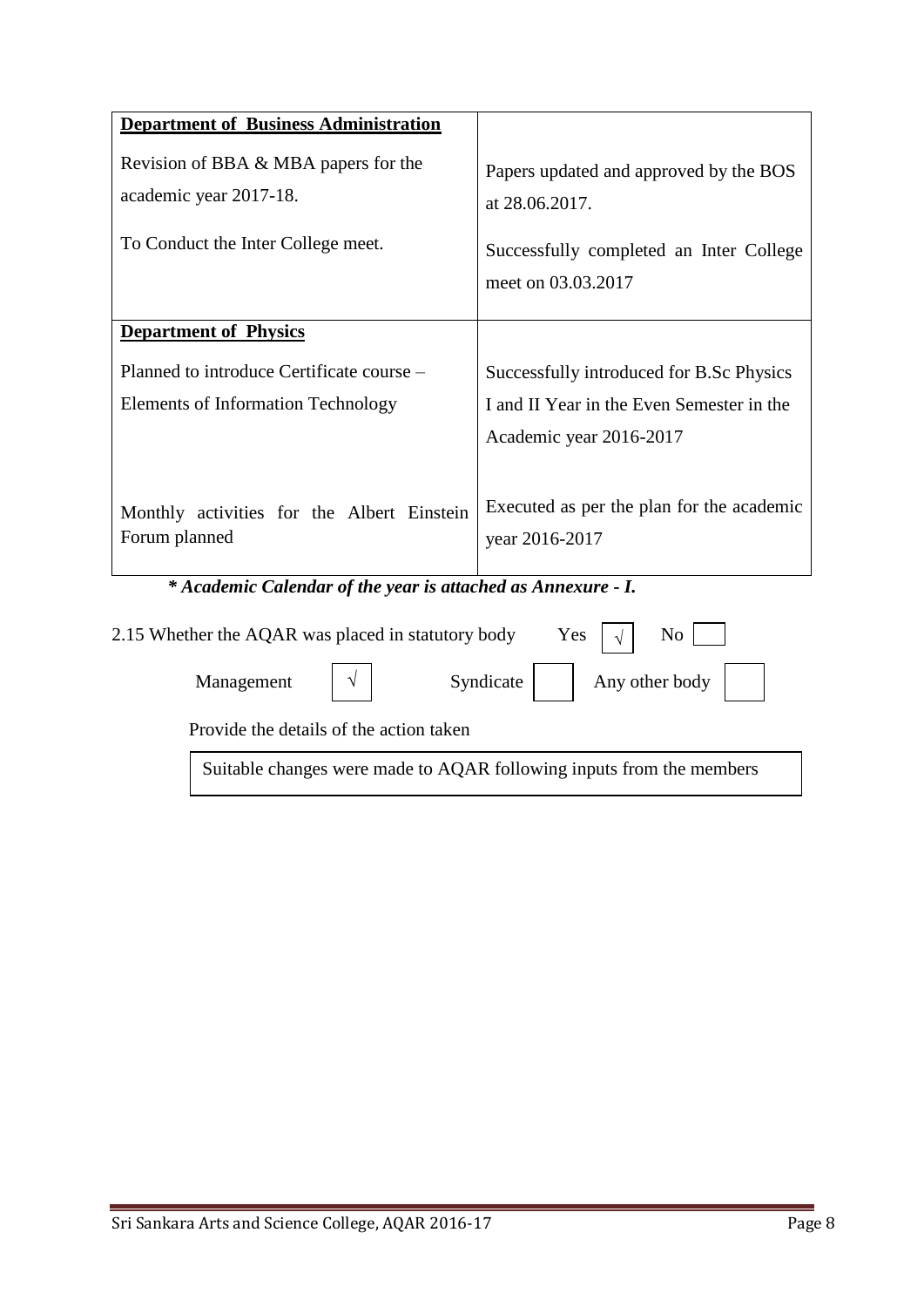# **Part – B Criterion – I**

#### **1. Curricular Aspects**

#### 1.1 Details about Academic Programmes

| Level of the<br>Programme | Number of<br>existing<br>Programmes | Number of<br>programmes<br>added during the<br>year | Number of<br>self-financing<br>programmes | Number of value<br>added / Career<br>Oriented<br>programmes |
|---------------------------|-------------------------------------|-----------------------------------------------------|-------------------------------------------|-------------------------------------------------------------|
| PhD                       |                                     |                                                     | 1                                         |                                                             |
| <b>PG</b>                 | 9                                   |                                                     | 9                                         |                                                             |
| <b>UG</b>                 | 11                                  |                                                     | 11                                        |                                                             |
| PG Diploma                |                                     |                                                     |                                           |                                                             |
| Advanced                  | 1                                   |                                                     | 1                                         |                                                             |
| Diploma                   |                                     |                                                     |                                           |                                                             |
| Diploma                   | $\mathbf{2}$                        |                                                     | 2                                         |                                                             |
| Certificate               |                                     |                                                     |                                           |                                                             |
| Others                    | 1                                   |                                                     | 1                                         |                                                             |
| <b>Total</b>              | 24                                  |                                                     | 24                                        |                                                             |

| Interdisciplinary |  |  |
|-------------------|--|--|
| Innovative        |  |  |

√ √ √

1.2 (i) Flexibility of the Curriculum: CBCS/Core/Elective option / Open options (ii) Pattern of programmes:

| Pattern   | Number of programmes |
|-----------|----------------------|
| Semester  | 20                   |
| Trimester |                      |
| Annual    |                      |

1.3 Feedback from stakeholders\* Alumni Parents  $\begin{array}{|c|c|c|c|c|c|} \hline \end{array}$  Parents  $\begin{array}{|c|c|c|c|c|c|c|c|} \hline \end{array}$  Students  *(On all aspects)* Mode of feedback: Online  $\vert \cdot \vert$  Manual  $\vert \cdot \vert$  Co-operating schools (for PEI) Employers √

*\*Analysis of the feedback is enclosed as Annexure - II*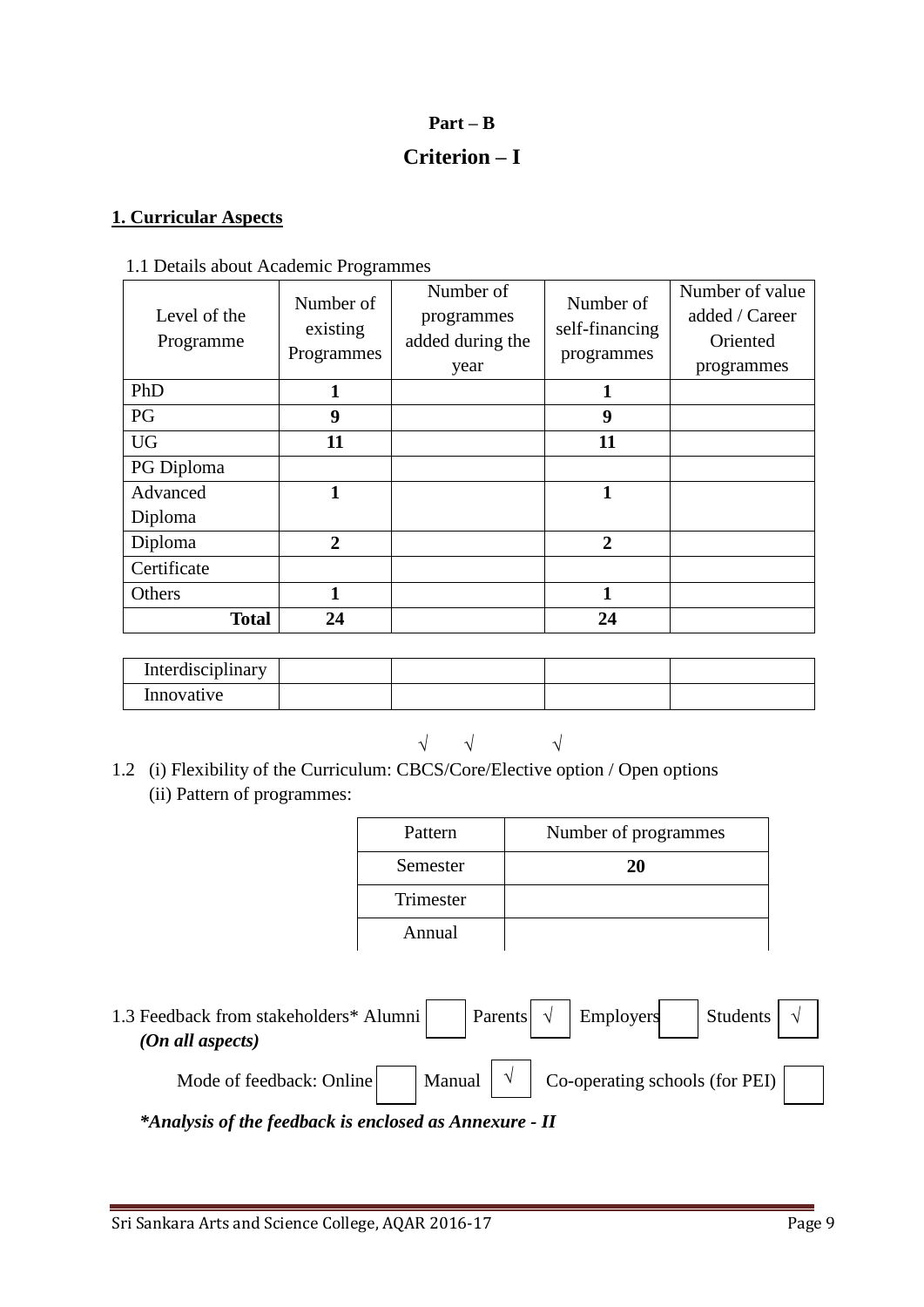1.4 Whether there is any revision/update of regulation or syllabi, if yes, mention their salient aspects.

--

--

1.5 Any new Department/Centre introduced during the year. If yes, give details.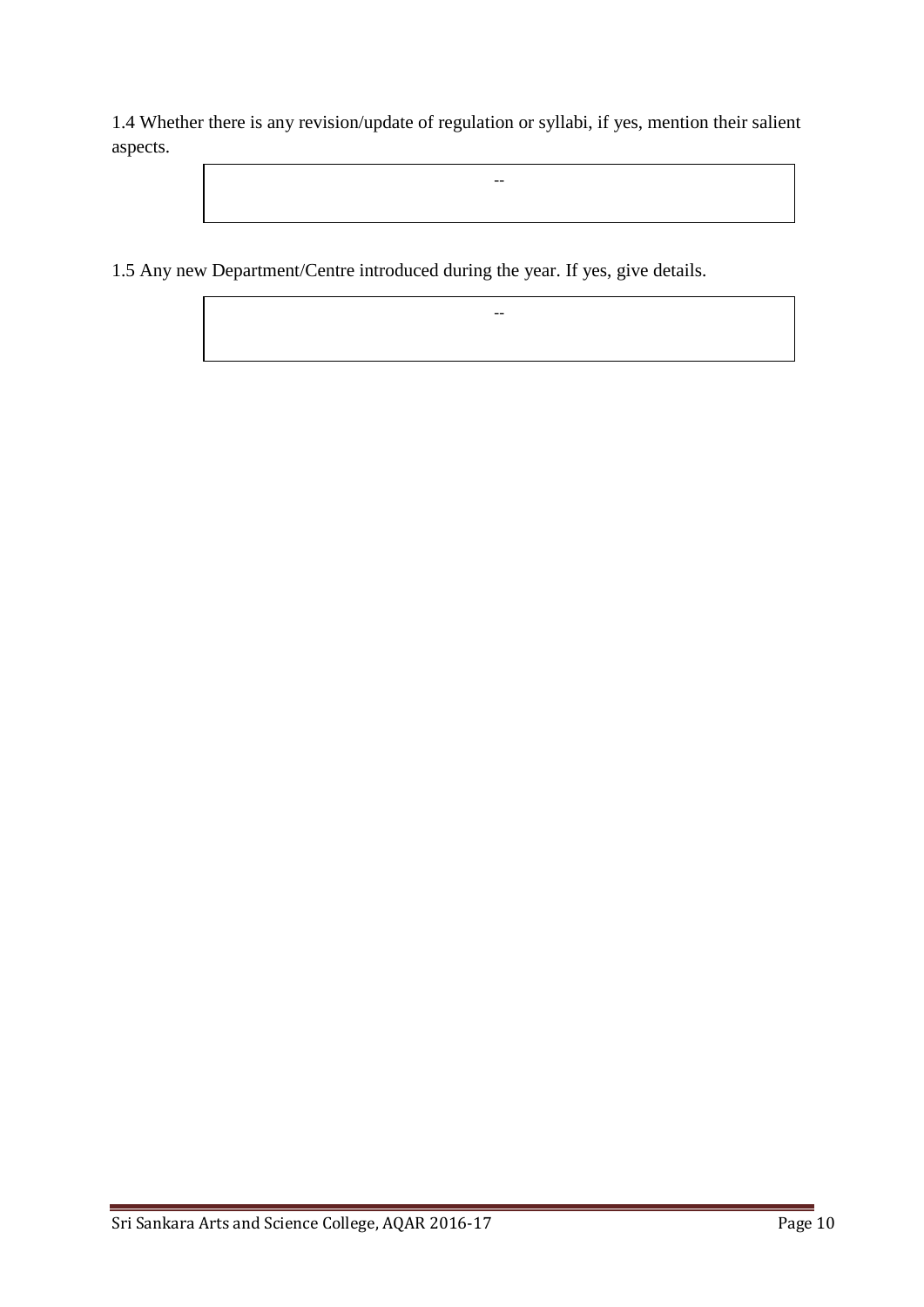## **Criterion – II**

#### **2. Teaching, Learning and Evaluation**

| 2.1 Total No. of<br>permanent faculty         | Total | Asst.               | Professors |                         | Associate<br>Professors |            |   |        | Professors     | Others |             |
|-----------------------------------------------|-------|---------------------|------------|-------------------------|-------------------------|------------|---|--------|----------------|--------|-------------|
|                                               | 23    |                     | 14         |                         |                         | 5          |   |        | $\overline{2}$ |        | $\mathbf 2$ |
| 9<br>2.2 No. of permanent faculty with Ph.D.  |       |                     |            |                         |                         |            |   |        |                |        |             |
| 2.3 No. of Faculty<br>Positions Recruited (R) |       | Asst.<br>Professors |            | Associate<br>Professors |                         | Professors |   | Others |                | Total  |             |
| and Vacant $(V)$ during the                   |       | R                   | V          | R                       | V                       | R          | V | R      | V              | R      | V           |
| year                                          |       | 9                   | 9          |                         |                         |            |   | 2      | 2              |        | 11          |

2.4 No. of Guest and Visiting faculty and Temporary faculty

**144**

2.5 Faculty participation in conferences and symposia:

| No. of Faculty | International<br>level | National level | State level |
|----------------|------------------------|----------------|-------------|
| Attended       |                        | 73             |             |
| Presented      | 19                     |                |             |
| Resource       |                        |                |             |
| Persons        |                        |                |             |

2.6 Innovative processes adopted by the institution in Teaching and Learning:

- $\triangleright$  The subject contents were digitalized, and uploaded in internet via TCS ION. Students can easily browse those contents and download whatever they wish. The online content includes study materials, pictures, videos, animations and power point presentations.
- $\triangleright$  Film show, Drama Enacting, were organized.
- $\triangleright$  Short films are shown to enhance the learning skill of the students.
- $\triangleright$  E-Learning is adopted for improving the students' skill
- $\triangleright$  Charts related to the syllabus are prepared by the students and displayed in the class rooms and laboratory.
- $\triangleright$  Recent science activities and inventions published in NEWS papers are displayed in the department notice board.

 $\mathsf{I}$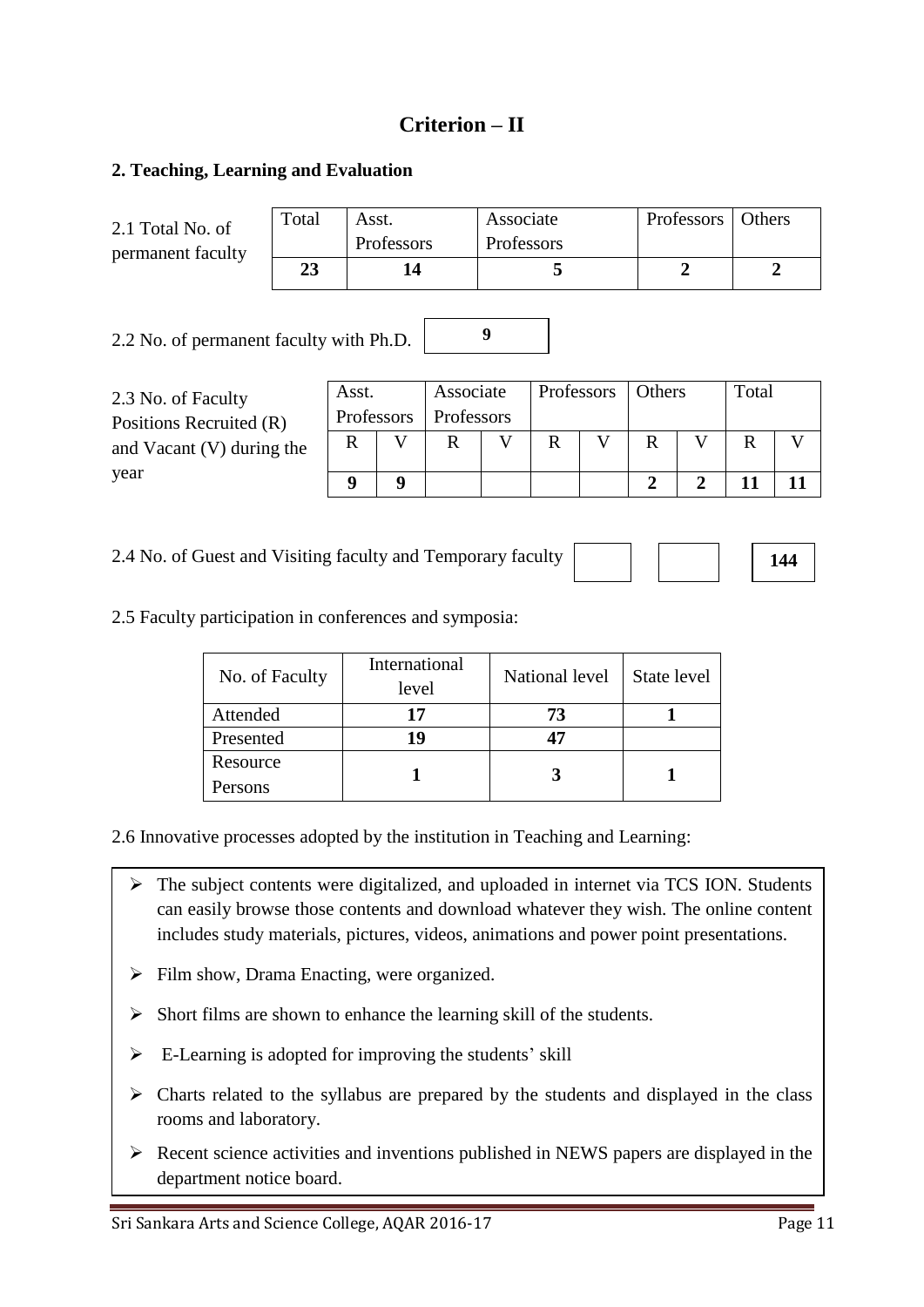2.7 Total No. of actual teaching days during this academic year

 $\triangleright$  Open book tests are conducted

examinations.

2.9 No. of faculty members involved in curriculum restructuring/revision/syllabus development

as member of Board of Study/Faculty/Curriculum Development workshop

2.8 Examination/ Evaluation Reforms initiated by the Institution (for example: Open Book Examination, Bar Coding, Double Valuation, Photocopy, Online Multiple Choice Questions)

 $\triangleright$  Online multiple choice examinations are conducted to evaluate the internal

 $\triangleright$  Photocopy of the answer sheets are provided for revaluation of the students.

2.10 Average percentage of attendance of students

2.11 Course/Programme wise, distribution of pass percentage:

| Title of the Programme       | Total no. of<br>students | Division            |                     |                      |             |        |  |
|------------------------------|--------------------------|---------------------|---------------------|----------------------|-------------|--------|--|
|                              | appeared                 | Distinction<br>$\%$ | $\mathbf I$<br>$\%$ | $\mathbf{I}$<br>$\%$ | III<br>$\%$ | Pass % |  |
| <b>B.A</b> English           | 64                       | 05                  | 21                  | 09                   |             | 55     |  |
| M. A English                 | 21                       | 21                  |                     |                      |             | 100    |  |
| <b>B.A Tamil</b>             | 36                       | 3                   | 8                   | $\overline{4}$       |             | 42     |  |
| <b>B.Sc Maths</b>            | 70                       | 20.33               | 60.24               |                      |             | 81     |  |
| M.Sc Maths                   | 18                       | 23.32               | 43.43               |                      |             | 67     |  |
| <b>B.Sc Physics</b>          | 49                       |                     |                     |                      |             | 63     |  |
| <b>B.Sc Biochemistry</b>     | 53                       | 14                  | 13                  | 1                    | --          | 53     |  |
| M.Sc Biochemistry            | 3                        | $\mathbf{1}$        | $\overline{2}$      | --                   | --          | 100    |  |
| <b>B.Sc Computer Science</b> | 196                      | 6.63                | 33.16               |                      |             | 43.36  |  |
| M. Sc CST                    | 16                       | 43.75               | 31.25               |                      |             | 75     |  |

Sri Sankara Arts and Science College, AQAR 2016-17 Page 12

**177**

**56**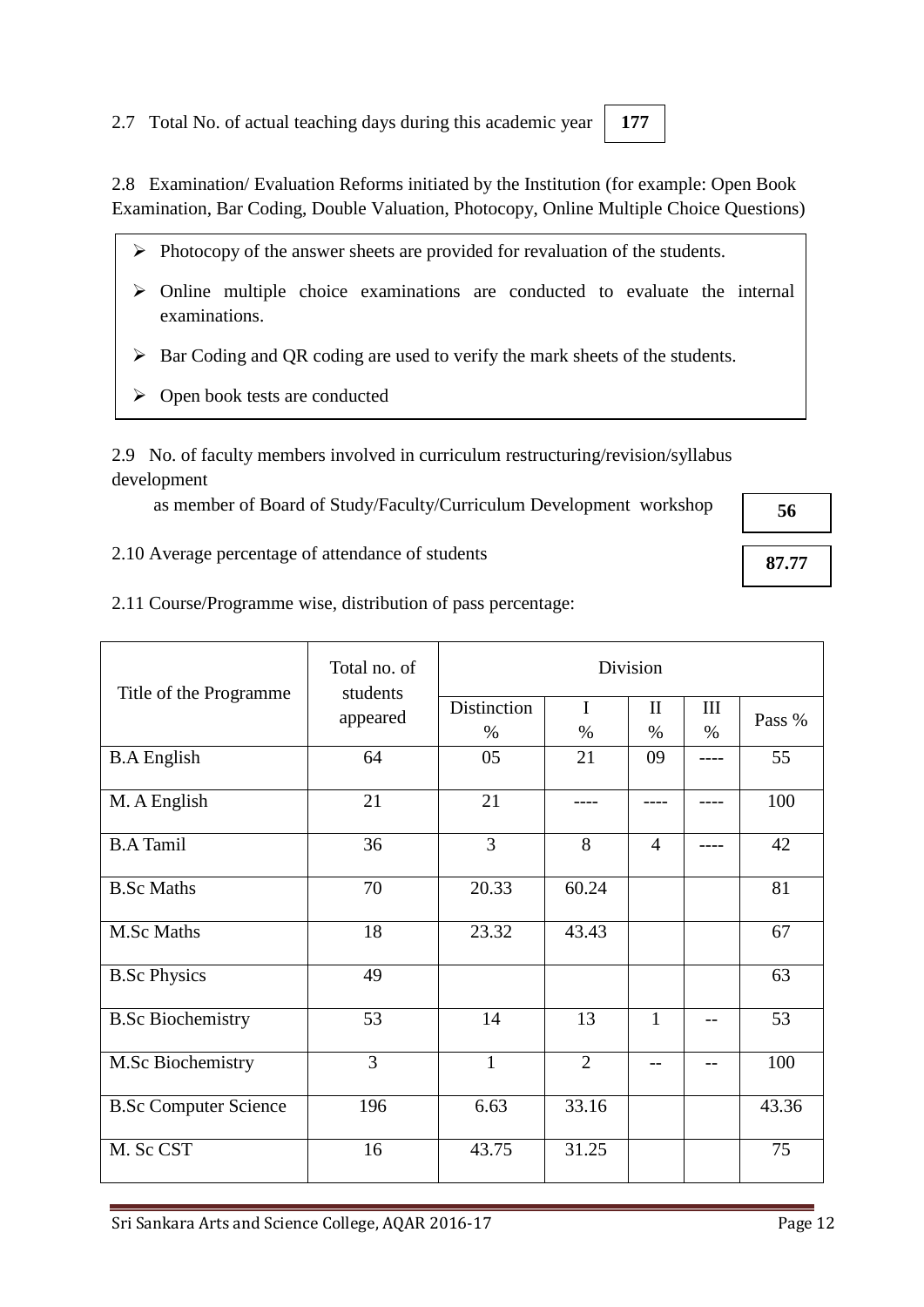| <b>BCA</b>                 | 194 | 10.25          | 39.95        |                          | 49.48 |
|----------------------------|-----|----------------|--------------|--------------------------|-------|
| M.Sc(CS)                   | 18  | 50.00          | 50           |                          | 100   |
| <b>B.Sc Microbiology</b>   | 54  | 10             | 21           |                          | 57    |
| M. Sc Microbiology         | 14  | 5              | 9            | --                       | 100   |
| M. Phil Microbiology       | 3   | $\overline{2}$ |              |                          | 66    |
| <b>B.</b> Sc Biotechnology | 29  | 9              | 16           | $\overline{\phantom{0}}$ | 93.1  |
| M. Sc Biotechnology        | 9   | 8              | $\mathbf{1}$ |                          | 100   |
| B. Com                     | 192 | 10.9           | 37.5         | 2.6                      | 51.04 |
| M.Com                      | 27  | 92.5           |              | $\overline{\phantom{0}}$ | 92.5  |
| <b>BBA</b>                 | 192 | 10.9           | 37.5         | 2.6                      | 51.04 |
| <b>MBA</b>                 | 27  | 92.5           |              | $\overline{\phantom{0}}$ | 92.5  |

2.12 How does IQAC Contribute/Monitor/Evaluate the Teaching & Learning processes:

- $\triangleright$  IQAC periodically assess the feed backs of the students and subject experts and suggest for relevant changes in the academic activities
- $\triangleright$  Continuous Internal Assessment (CIA) Examinations are conducted to evaluate the performance of the students.
- $\triangleright$  Group discussions are conducted in the class rooms to improve the learning skills of the students
- $\triangleright$  IQAC monitors the teaching and learning activities of the institution. Teachers were exposed to latest teaching methods through experts.
- $\triangleright$  Online examination system was introduced with multiple choice question patterns so that students can better prepare for competitive exams like CSIR-NET and UGC-NET.
- $\triangleright$  Each faculty are submitting Teaching Plan register to the H.O.Ds of the departments. This helps on evaluating the teaching ability of the teachers.
- $\triangleright$  Real time projects are allotted to improve the learning ability of the students.
- $\triangleright$  Internal self evaluation committee monitors and evaluate the teaching and learning process.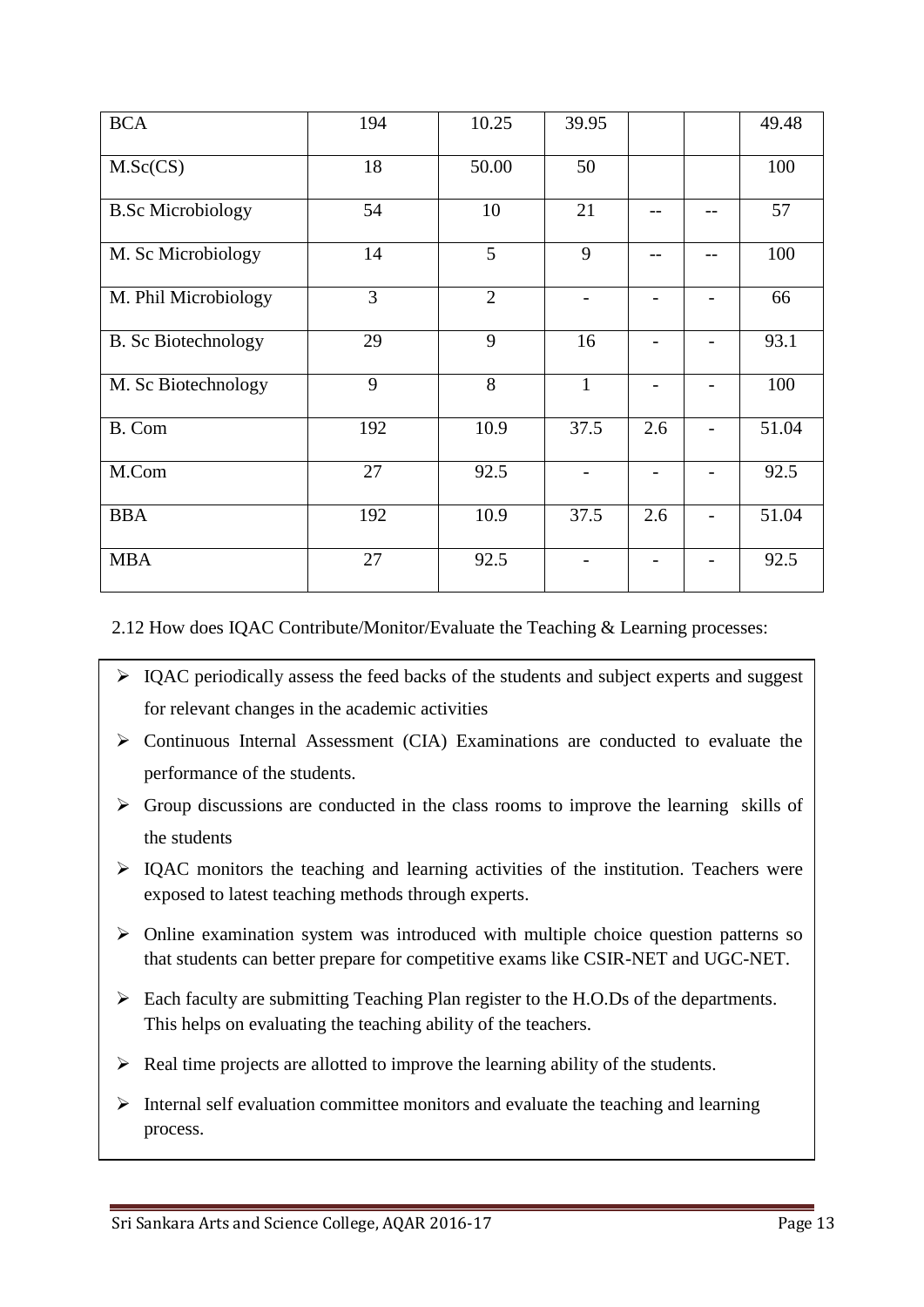2.13 Initiatives undertaken towards faculty development

| <b>Faculty / Staff Development Programmes</b>  | Number of faculty<br>benefitted |
|------------------------------------------------|---------------------------------|
| Refresher courses                              |                                 |
| UGC – Faculty Improvement Programme            |                                 |
| <b>HRD</b> programmes                          |                                 |
| Orientation programmes                         |                                 |
| Faculty exchange programme                     |                                 |
| Staff training conducted by the university     |                                 |
| Staff training conducted by other institutions | $\mathcal{D}_{\cdot}$           |
| Summer / Winter schools, Workshops, etc.       | 2                               |
| <b>Others (Faculty Development Programme)</b>  | 30                              |

2.14 Details of Administrative and Technical staff

| Category                    | Number of<br>Permanent<br>Employees | Number of<br>Vacant<br>Positions | Number of<br>permanent<br>positions filled<br>during the Year | Number of<br>positions filled<br>temporarily |
|-----------------------------|-------------------------------------|----------------------------------|---------------------------------------------------------------|----------------------------------------------|
| <b>Administrative Staff</b> | 30                                  | 12                               | --                                                            | 12                                           |
| <b>Technical Staff</b>      |                                     |                                  |                                                               |                                              |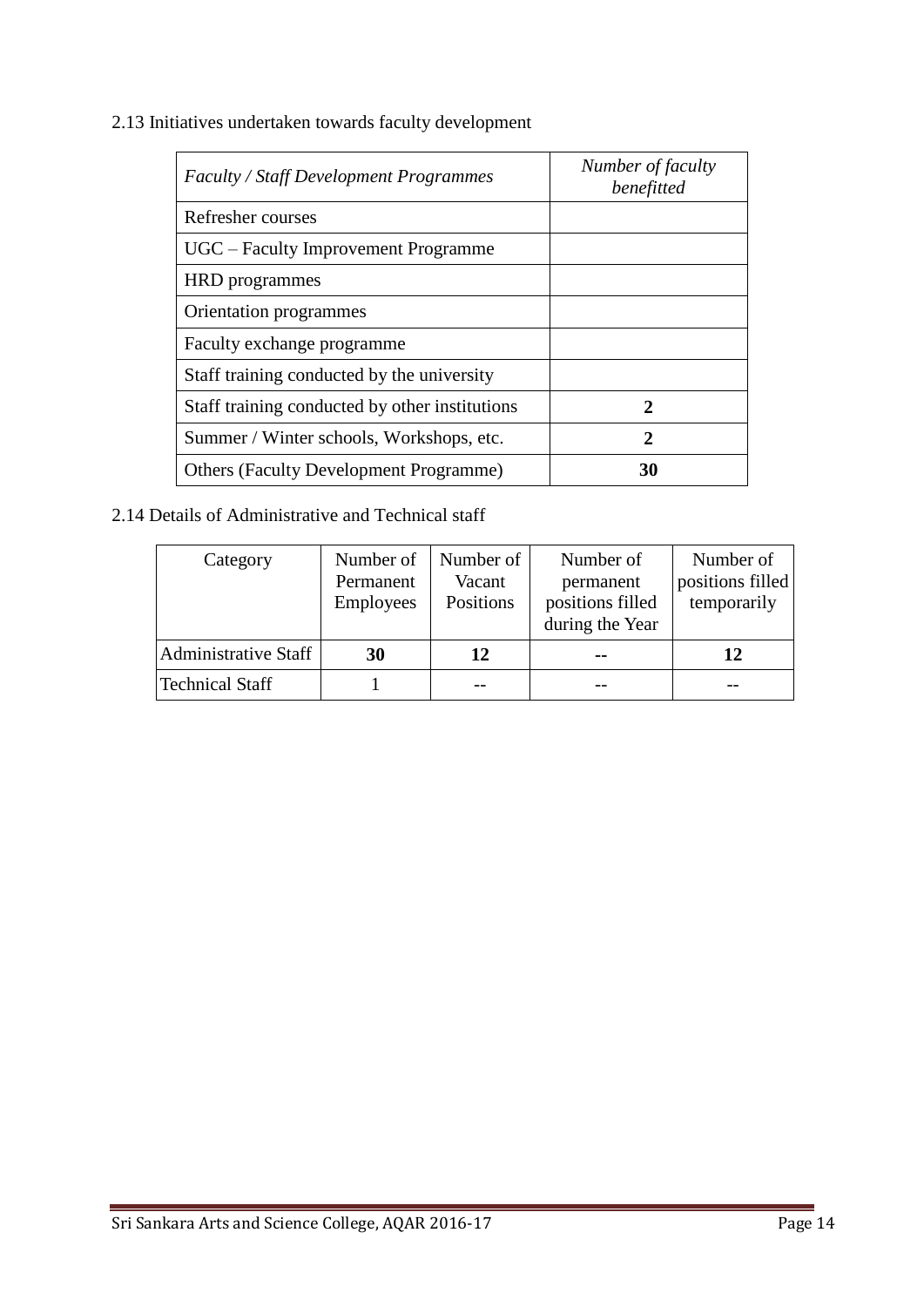# **Criterion – III**

#### **3. Research, Consultancy and Extension**

3.1 Initiatives of the IQAC in Sensitizing/Promoting Research Climate in the institution

- $\triangleright$  IQAC and the Management encourage the faculty members to do innovative research and present papers in seminars and reputed journals.
- $\triangleright$  Through various forums of the departments the faculty members are motivated to explore their skills in the field of research.
- $\triangleright$  Students are motivated to participate and present research articles in State, National &International Conferences
- $\triangleright$  P.G students are guided to do their research projects on various aspects of literary theories and recent trends in Science and Technology.
- Faculty members of Tamil department are currently guiding PhD scholars registered in Bharathiyar University
- $\triangleright$  Staff members are encouraged to participate and present papers in International, National conferences and workshops
- $\triangleright$  The staff members are encouraged to publish research projects in the National/International journals.
- $\triangleright$  Students are guided by the staff members to publish research papers in the National and International journals.

 Department of Biotechnology received DST SERB Sponsored Research Project – entitled "Economically feasible feed development for the culturing fishes from the biodegradable by-products of shrimp and feather waste".

- $\triangleright$  The eligible staff members were encouraged to apply research projects in state and central funding agencies.
- $\triangleright$  The Grant Co-ordinator of the college regularly updating latest call for project proposals to the staff members.

#### 3.2 Details regarding major projects

|                     | Completed | Ongoing  | Sanctioned | Submitted |
|---------------------|-----------|----------|------------|-----------|
| Number              |           |          |            |           |
| Outlay in Rs. Lakhs |           | 51 lakhs |            |           |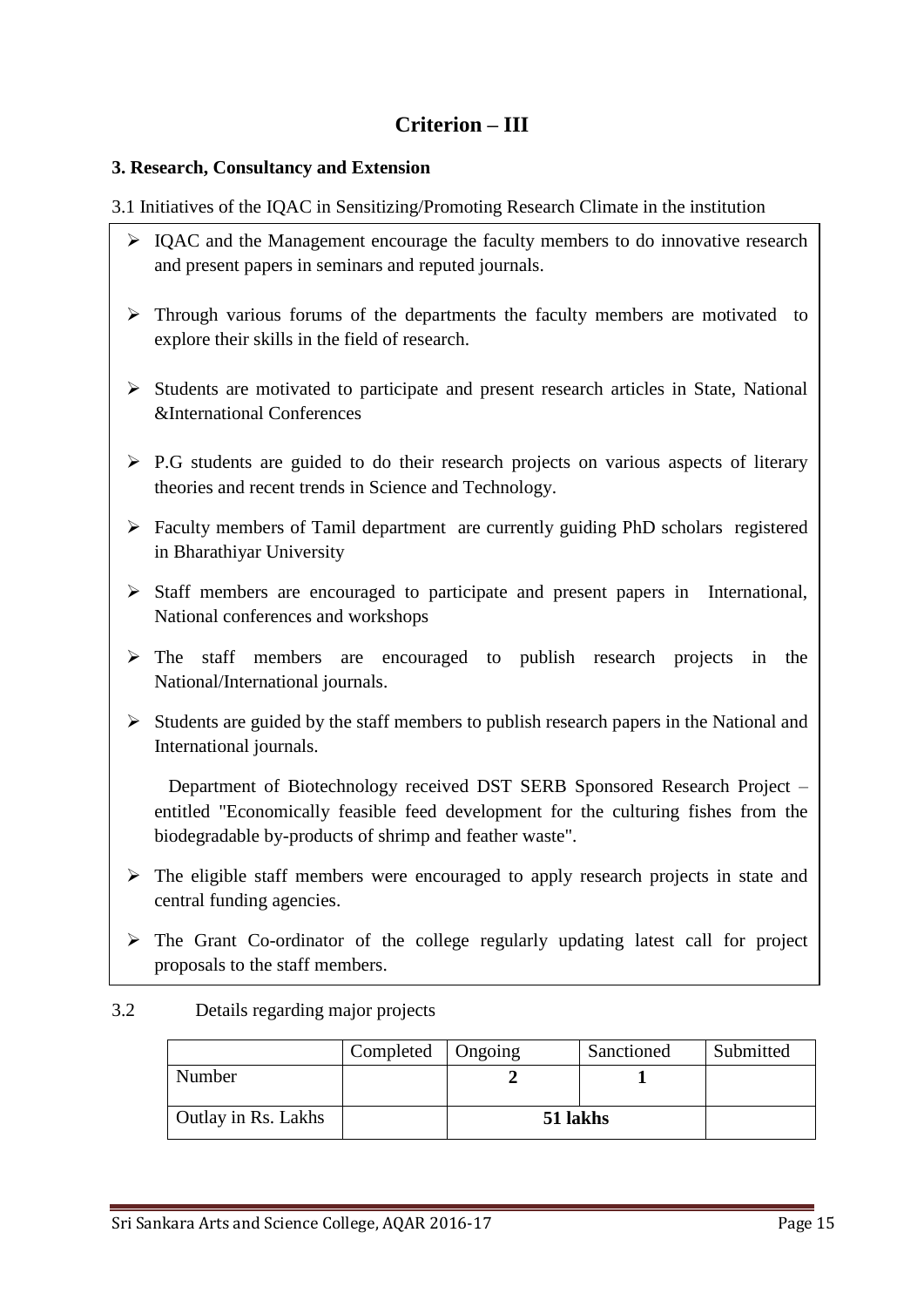#### 3.3 Details regarding minor projects

|                     | Completed   Ongoing | Sanctioned | Submitted |
|---------------------|---------------------|------------|-----------|
| Number              |                     |            |           |
| Outlay in Rs. Lakhs | 0.2 lakhs           |            |           |

#### 3.4 Details on research publications

|                                 | International | National | Others |
|---------------------------------|---------------|----------|--------|
| Peer Review Journals            |               |          |        |
| <b>Non-Peer Review Journals</b> |               |          |        |
| e-Journals                      |               |          |        |
| Conference proceedings          |               |          |        |

3.5 Details on Impact factor of publications:

| $0.6 - 2.5$<br>146<br>Nos. in SCOPUS<br>h-index<br>Range<br>Average<br>∼ |  |  |
|--------------------------------------------------------------------------|--|--|
|--------------------------------------------------------------------------|--|--|

3.6 Research funds sanctioned and received from various funding agencies, industry and other organisations

| Nature of the Project             | Duration<br>Year | Name of the<br>funding<br>Agency | Total grant<br>sanctioned | Received  |
|-----------------------------------|------------------|----------------------------------|---------------------------|-----------|
| Major projects                    | 3                | DST                              | 51 lakhs                  | 25 lakhs  |
| <b>Minor Projects</b>             | $\overline{2}$   | <b>TNCST</b>                     | $0.2$ lakhs               | 0.2 lakhs |
| <b>Interdisciplinary Projects</b> |                  |                                  |                           |           |
| Industry sponsored                |                  |                                  |                           |           |
| Projects sponsored by the         |                  |                                  |                           |           |
| University/College                |                  |                                  |                           |           |
| Students research                 |                  |                                  |                           |           |
| projects                          |                  |                                  |                           |           |
| (other than compulsory            |                  |                                  |                           |           |
| by the University)                |                  |                                  |                           |           |
| Any other (Specify)               |                  |                                  |                           |           |
| Total                             |                  |                                  |                           |           |

**4**

3.7 No. of books published i) With ISBN No.  $\begin{vmatrix} 4 \end{vmatrix}$  Chapters in Edited Books

ii) Without ISBN No.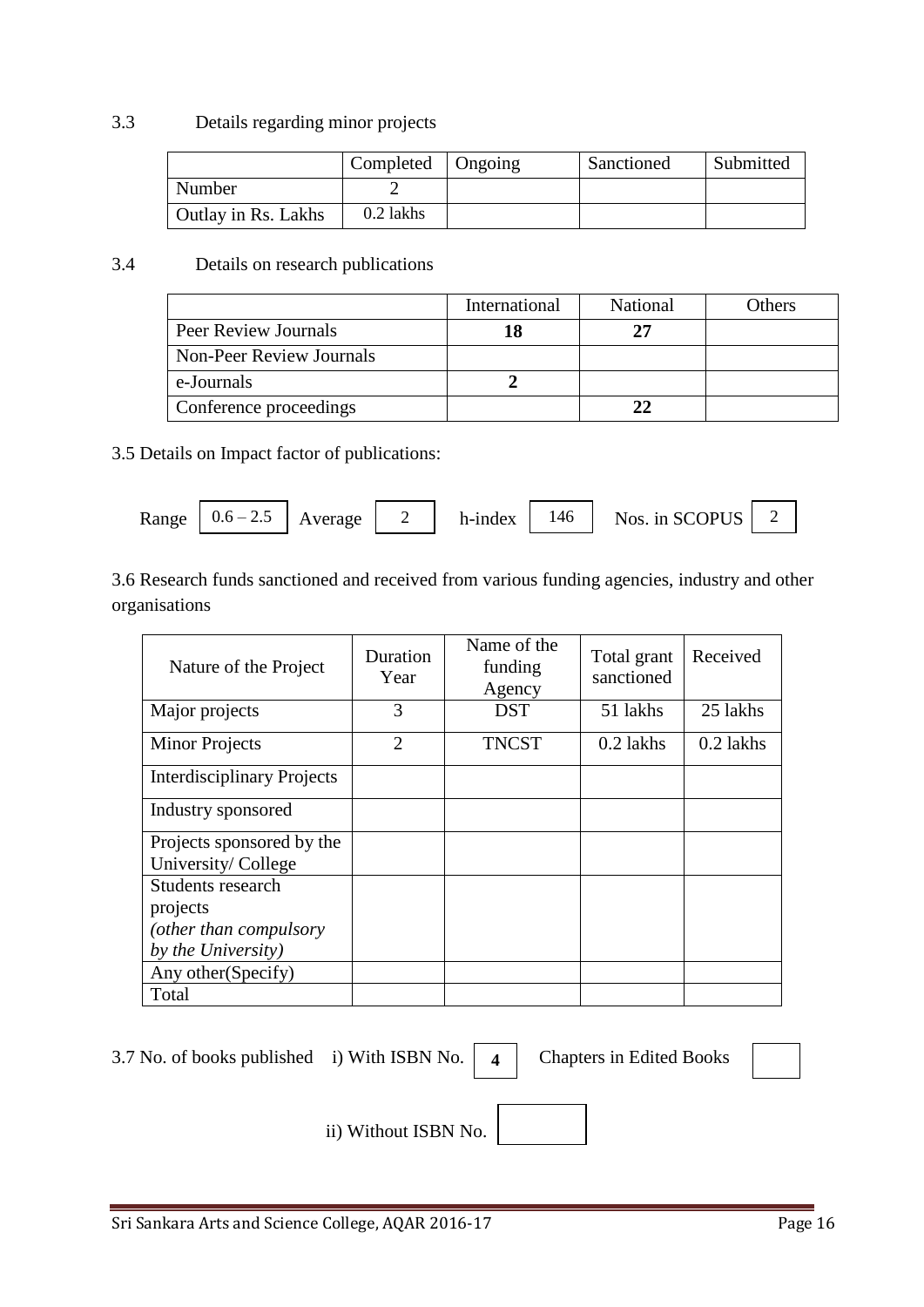#### 3.8 No. of University Departments receiving funds from

|                  | UGC-SAP<br><b>DPE</b>                      | CAS                     | <b>DST-FIST</b><br><b>DBT</b> Scheme/funds    |
|------------------|--------------------------------------------|-------------------------|-----------------------------------------------|
| 3.9 For colleges | Autonomy<br><b>INSPIRE</b>                 | <b>CPE</b><br><b>CE</b> | <b>DBT</b> Star Scheme<br>Any Other (specify) |
|                  | 3.10 Revenue generated through consultancy |                         |                                               |

3.11 No. of conferences organized by the Institution

| Level      | International   National   State |              |              | University   College |              |
|------------|----------------------------------|--------------|--------------|----------------------|--------------|
| Number     |                                  |              |              |                      |              |
| Sponsoring |                                  |              |              |                      |              |
| agencies   |                                  | <b>SSASC</b> | <b>SSASC</b> |                      | <b>SSASC</b> |

3.12 No. of faculty served as experts, chairpersons or resource persons **2**

| 3.13 No. of collaborations                                | International | National                              | Any other |  |  |  |  |  |  |
|-----------------------------------------------------------|---------------|---------------------------------------|-----------|--|--|--|--|--|--|
| 3.14 No. of linkages created during this year             |               |                                       |           |  |  |  |  |  |  |
| 3.15 Total budget for research for current year in lakhs: |               |                                       |           |  |  |  |  |  |  |
| 3.5L<br>From Funding agency                               |               | From Management of University/College |           |  |  |  |  |  |  |

Total

3.16 No. of patents received this year

| <b>Type of Patent</b> |         | Number |
|-----------------------|---------|--------|
| National              | Applied |        |
|                       | Granted |        |
| International         | Applied |        |
|                       | Granted |        |
| Commercialised        | Applied |        |
|                       | Granted |        |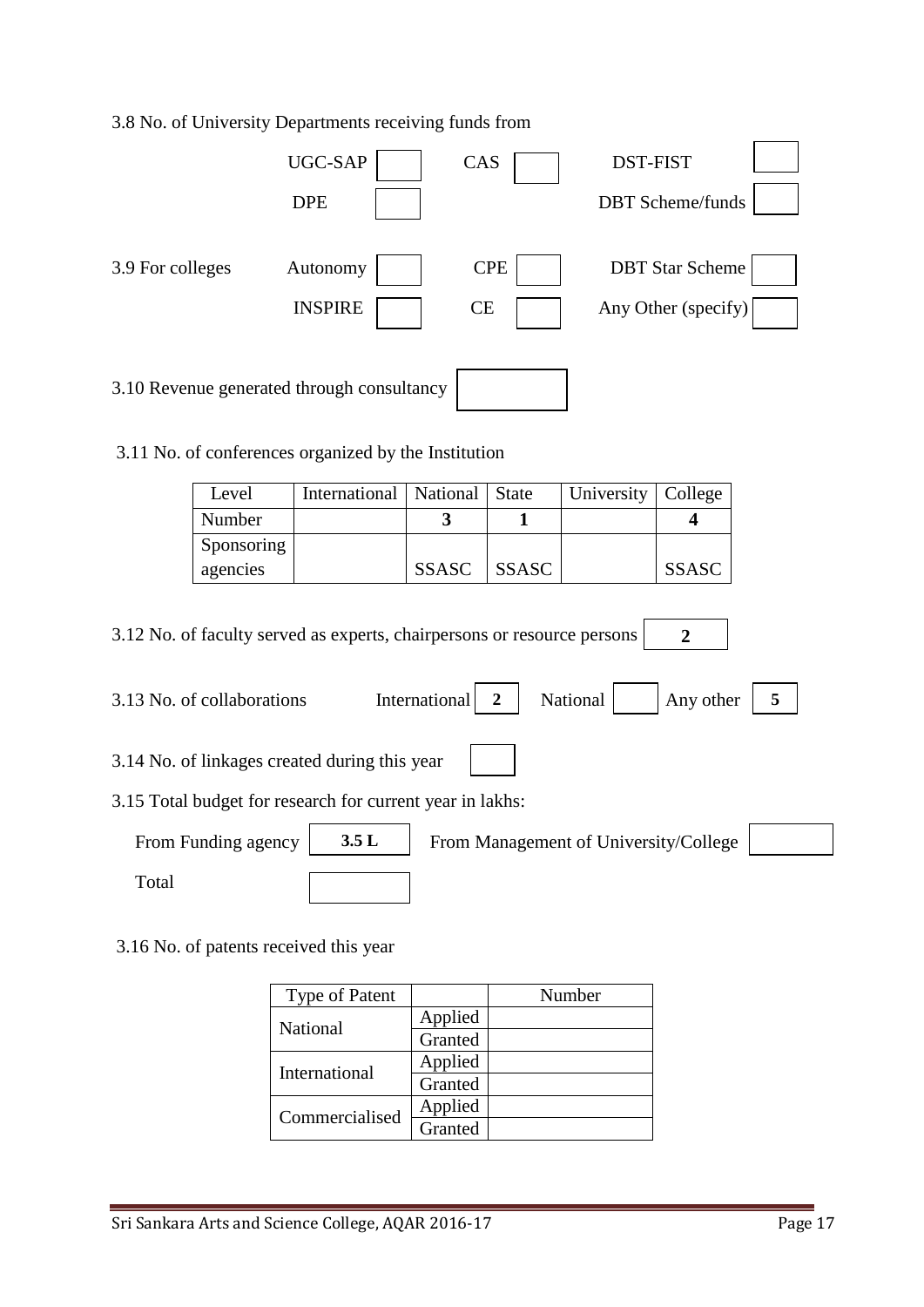#### 3.17 No. of research awards/ recognitions received by faculty and research fellows Of the institute in the year

| Total   International   National   State   University   Dist   College |  |  |  |
|------------------------------------------------------------------------|--|--|--|
|                                                                        |  |  |  |

 $\sim$  10  $\pm$ 

| 3.18 No. of faculty from the Institution who are Ph. D. Guides<br>and students registered under them |
|------------------------------------------------------------------------------------------------------|
| 3.19 No. of Ph.D. awarded by faculty from the Institution                                            |
| 3.20 No. of Research scholars receiving the Fellowships (Newly enrolled $+$ existing ones)           |
| <b>JRF</b><br><b>SRF</b><br><b>Project Fellows</b><br>Any other                                      |
| 3.21 No. of students Participated in NSS events:                                                     |
| State level<br>University level<br>3                                                                 |
| National level<br>International level                                                                |
| 3.22 No. of students participated in NCC events:                                                     |
| State level<br>University level                                                                      |
| National level<br>International level                                                                |
| 3.23 No. of Awards won in NSS:                                                                       |
| State level<br>University level                                                                      |
| International level<br>National level                                                                |
| 3.24 No. of Awards won in NCC:                                                                       |
| State level<br>'University level                                                                     |
| International level<br>National level                                                                |
| 3.25 No. of Extension activities organized                                                           |
| University forum<br>College forum<br>46                                                              |
| 13<br><b>NCC</b><br><b>NSS</b><br>Any other                                                          |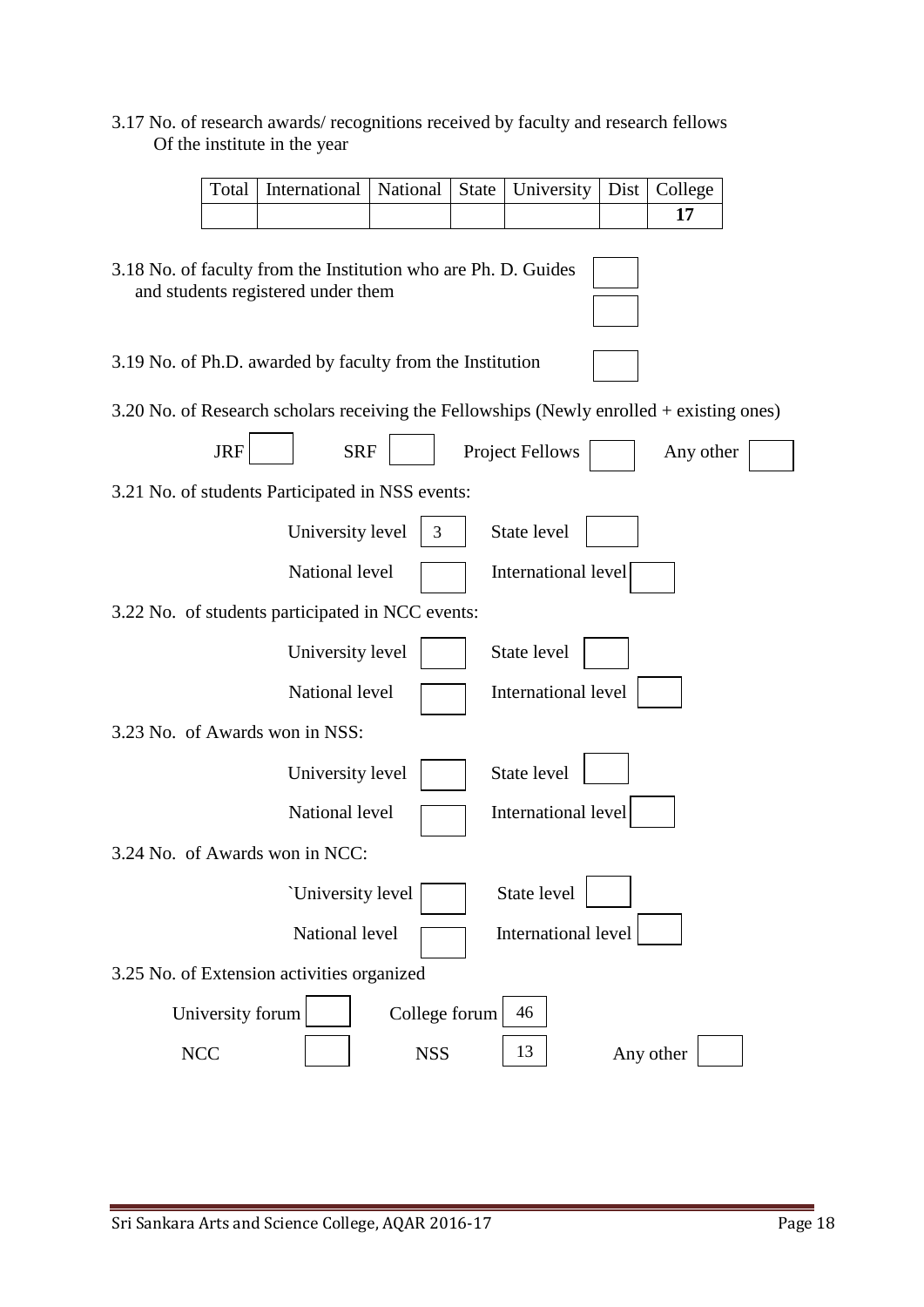3.26 Major Activities during the year in the sphere of extension activities and Institutional Social Responsibility

- Department of English organised a 3 day Seminar cum Workshop on the "Creation and conservation of Traditional South Indian Mural Paintings".
- Department of Biochemistry conducted National level seminar on "Biomarkers in Clinical Research" on  $8<sup>th</sup>$  March, 2017.
- Department of Biotechnology conducted National level workshop on "**Latest Technologies for Specially Abled Persons** " held at Sri Sankara Arts & Science College ON FEB-28, 2017
- $\triangleright$  Srivariseva service at Tiriupati Temple.
- $\triangleright$  Special camp at Enathur for cleaning the village was conducted by NSS.
- $\triangleright$  Youth day rally programme at Kanchipuram.
- $\triangleright$  Blood Donation camp at our college.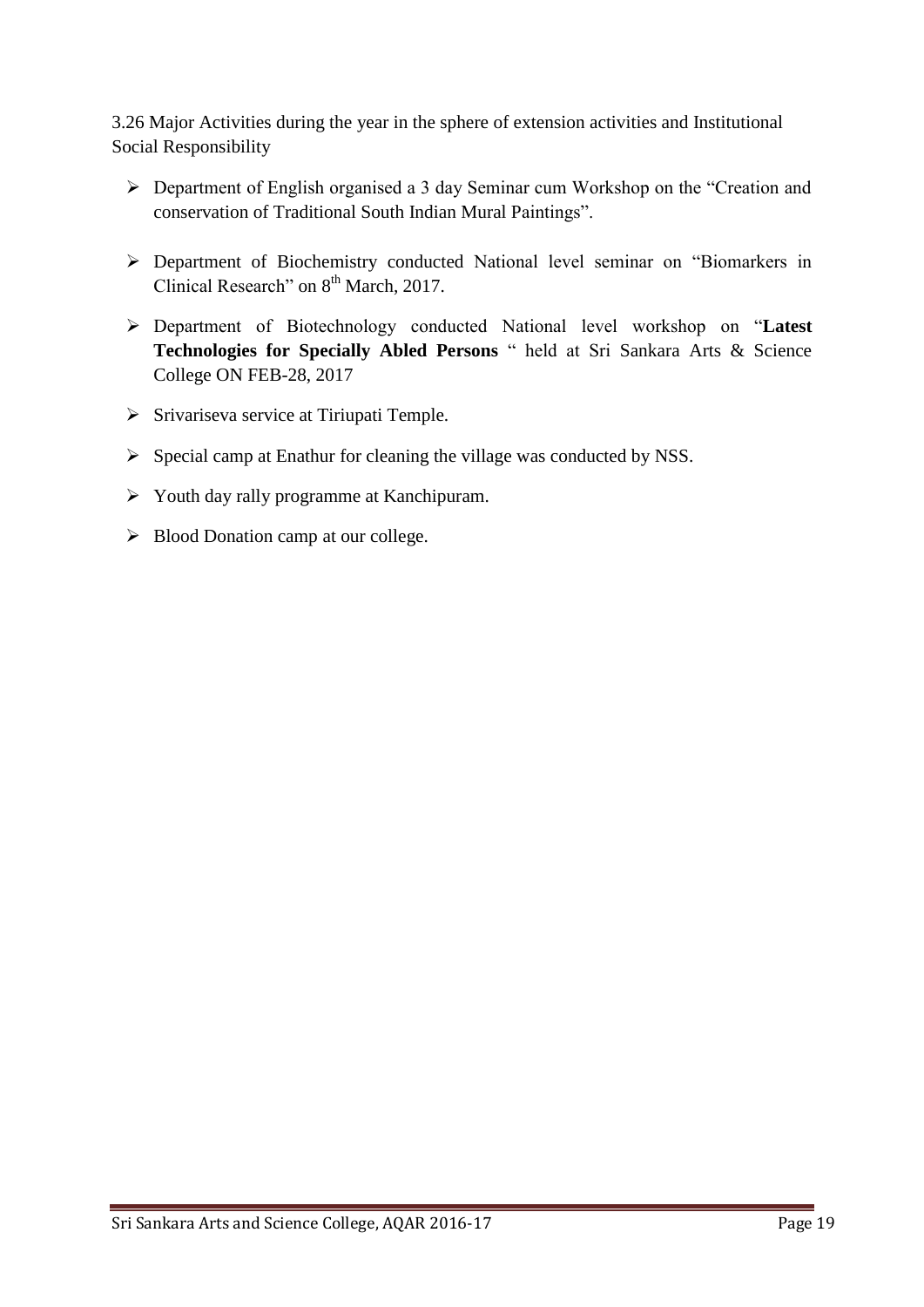## **Criterion – IV**

#### **4. Infrastructure and Learning Resources**

| Facilities                                  | Existing | Newly   | Source of | Total          |
|---------------------------------------------|----------|---------|-----------|----------------|
|                                             |          | created | Fund      |                |
| Campus area (Acre)                          | 14.37    |         |           | 14.37          |
| Class rooms                                 | 81       | 4       |           | 85             |
| Laboratories                                | 6        |         |           | 6              |
| <b>Seminar Halls</b>                        | 2        |         |           | $\overline{2}$ |
| No. of important equipments purchased       |          |         |           |                |
| $(\geq 1$ -0 lakh) during the current year. |          |         |           |                |
| Value of the equipment purchased during     |          |         |           |                |
| the year (Rs. in Lakhs)                     |          |         |           |                |
| Others                                      |          |         |           |                |

# 4.2 Computerization of administration and library

**TCS –ION** 

4.3 Library services:

|                         | Existing |           |     | Newly added | Total |           |  |
|-------------------------|----------|-----------|-----|-------------|-------|-----------|--|
|                         | No.      | Value     | No. | Value       | No.   | Value     |  |
| <b>Text Books</b>       | 18,114   | 30,00,446 | 283 | 1,11,769    | 18397 | 31,12,215 |  |
| <b>Reference Books</b>  | 518      | 3,15,636  | 41  | 3633        | 559   | 3,19,269  |  |
| e-Books                 |          |           |     |             |       |           |  |
| Journals                | 49       | 47,700    |     |             | 49    | 47,700    |  |
| e-Journals              |          |           |     |             |       |           |  |
| <b>Digital Database</b> |          |           |     |             |       |           |  |
| CD & Video              | 73       |           |     |             | 73    |           |  |
| Others (specify)        |          |           |     |             |       |           |  |

### 4.4 Technology up gradation (overall)

|          | Total<br>Computers | Computer<br>Labs | Internet | <b>Browsing</b><br>Centres | Computer<br>Centres | Office | Depart-<br>ments | Others |
|----------|--------------------|------------------|----------|----------------------------|---------------------|--------|------------------|--------|
| Existing | 232                | 3                |          |                            |                     | ⇁      | O                |        |
| Added    | 2                  |                  |          |                            |                     |        |                  |        |
| Total    | 234                |                  |          |                            |                     |        | 10               |        |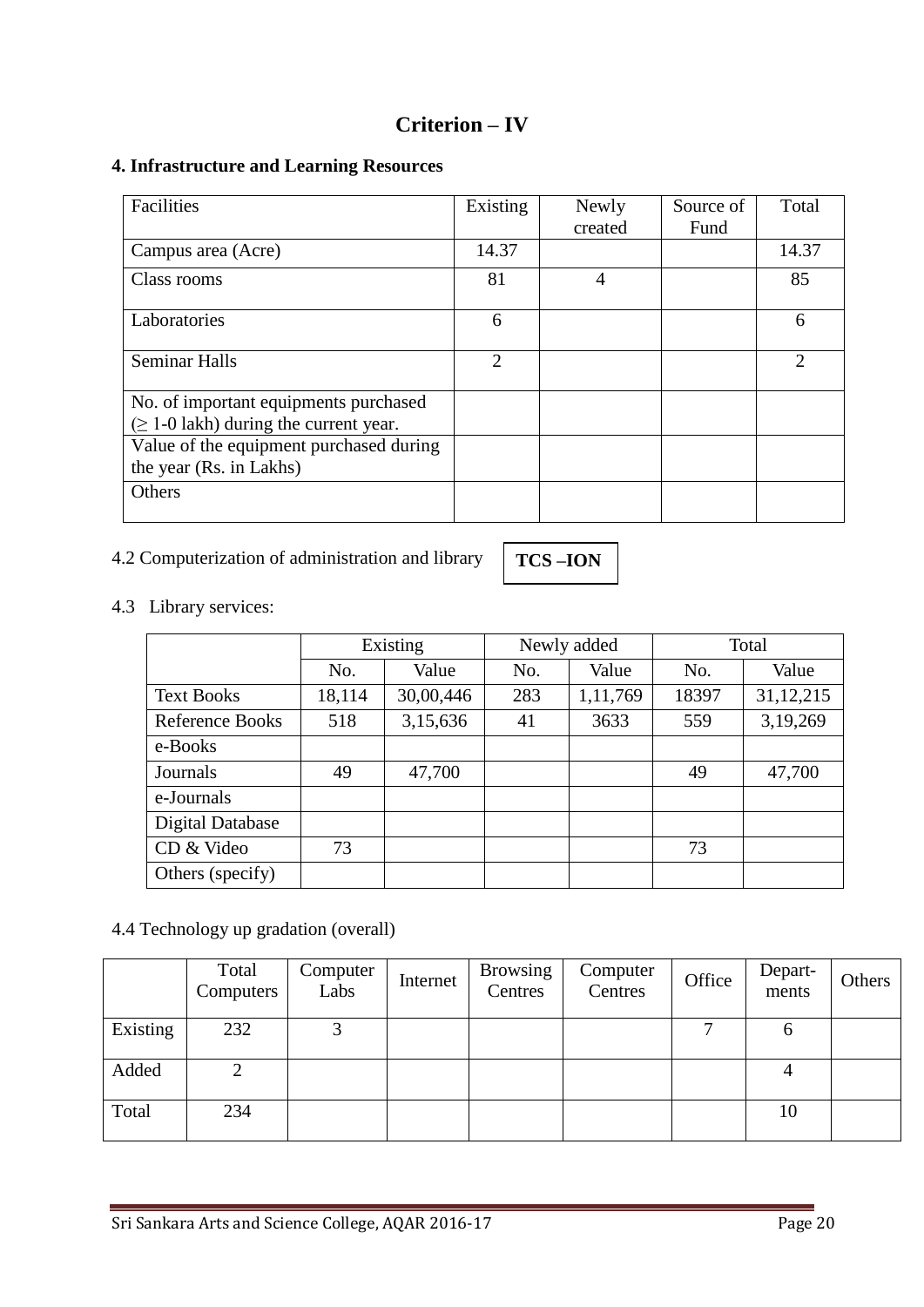4.5 Computer, Internet access, training to teachers and students and any other programme for technology up gradation (Networking, e-Governance etc.)

- $\triangleright$  Computer training was given to the students in the soft skill papers- computing skill level-I &II.
- $\triangleright$  Staffs have free internet access in the department for downloading study materials and books.
- 4.6 Amount spent on maintenance in lakhs :
	- i) ICT
	- ii) Campus Infrastructure and facilities
	- iii) Equipments
	- iv) Others

| <b>otal</b> |  |
|-------------|--|
|             |  |

| 1.78 |
|------|
|      |
| 5.60 |
|      |
|      |

**32.16**

**20.03**

**4.75**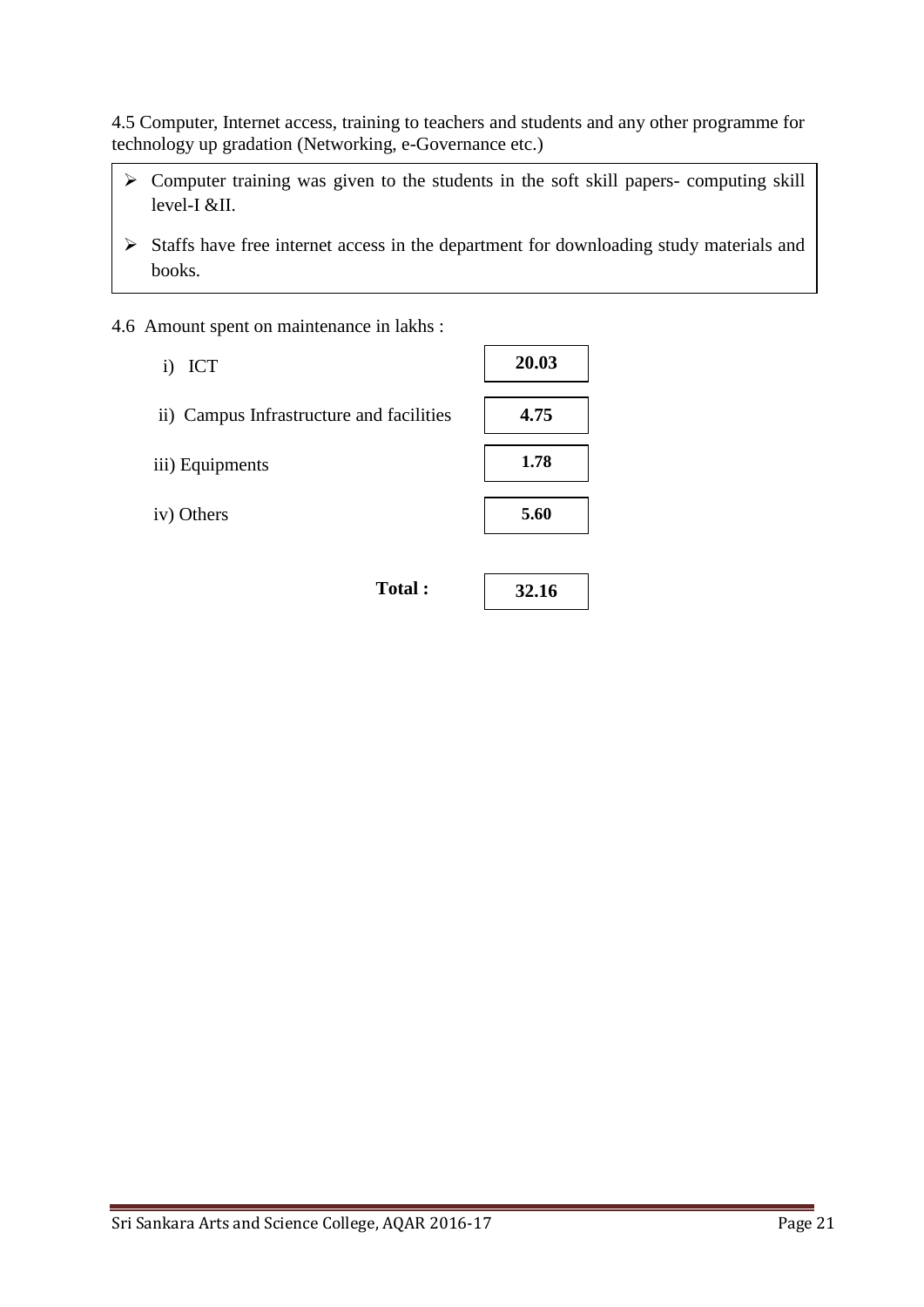# **Criterion – V**

#### **5. Student Support and Progression**

- 5.1 Contribution of IQAC in enhancing awareness about Student Support Services
- Anti ragging affidavits are collected from second and third year students to prevent ragging in the campus.
- IQAC works in close coordination with student representatives of each class and the grievances redressed.
- $\triangleright$  Feed backs of the students are reviewed and the necessary actions were taken.
- 5.2 Efforts made by the institution for tracking the progression
- $\triangleright$  Students are regularly monitored to maintain punctuality, discipline, attendance and academic performance by the appointed class in-chargers.
- $\triangleright$  CIA Exams and class tests are conducted.
- $\triangleright$  Students are encouraged to participate in class room discussions and to take seminars.
- Monthly attendance reports are generated and reviewed by the class tutors and H.O.D.
- $\triangleright$  The absentees are given counselling in the presence of their parents
- $\triangleright$  Course portfolios are collected from the faculty at the end of each semester and reviewed.
- $\triangleright$  Result analyses are collected from all the departments and reviewed.
- $\triangleright$  Separate Counselling are conducted for both boys and girls students.
- $\triangleright$  Feedbacks have been collected from the stakeholders to improve the progress in academic related activities.

| 5.3 (a) Total Number of students      | UG   | PG             | Ph. D.        | Others |  |
|---------------------------------------|------|----------------|---------------|--------|--|
|                                       | 3728 | 404            |               | 3      |  |
| (b) No. of students outside the state |      |                |               |        |  |
| (c) No. of international students     |      |                |               |        |  |
| No<br>%<br>Men<br>46.58<br>1925       |      | N <sub>0</sub> | $\%$<br>53.42 | Women  |  |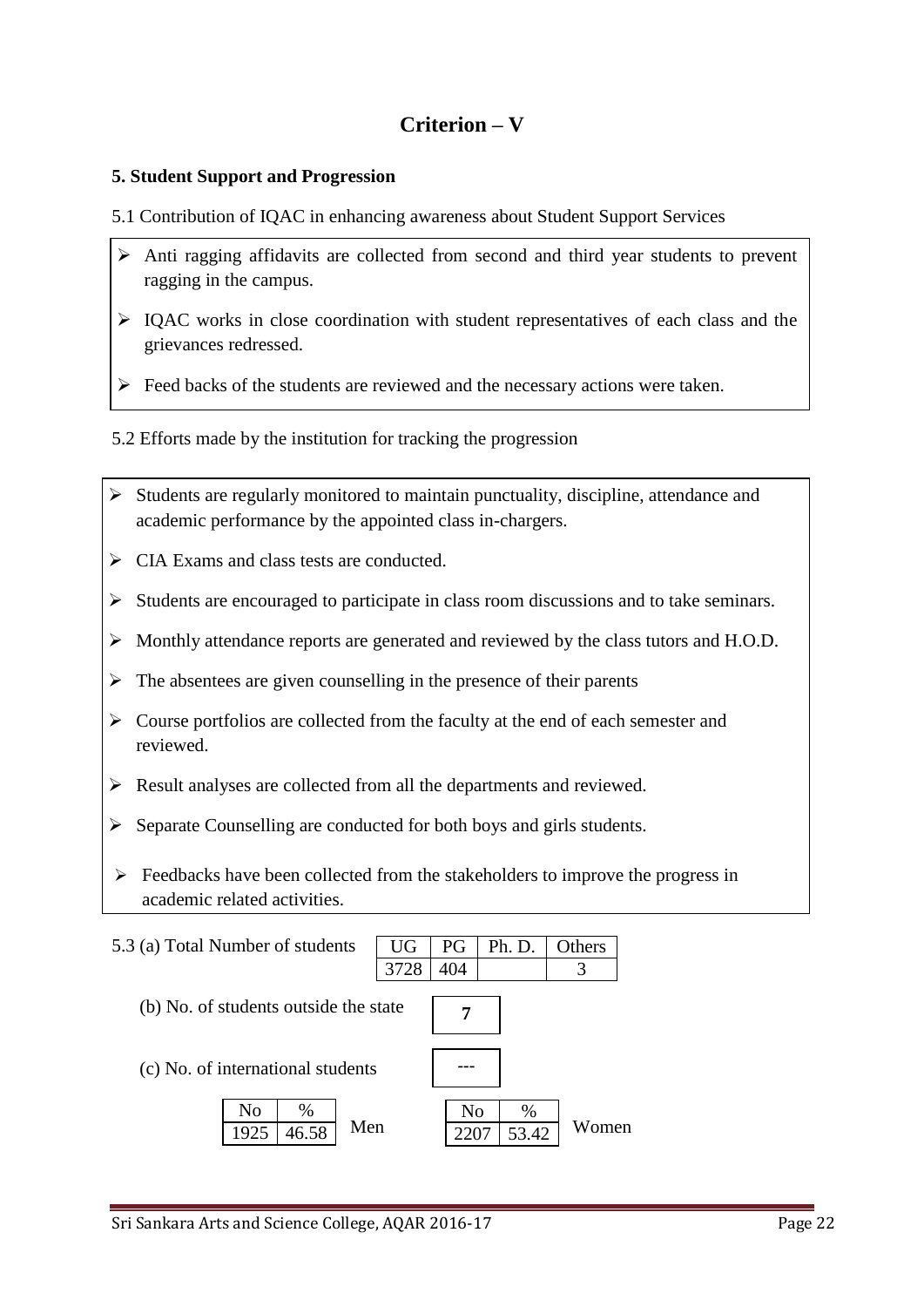| Last Year |     |  |           | This Year                |      |     |     |    |      |                                                                      |      |
|-----------|-----|--|-----------|--------------------------|------|-----|-----|----|------|----------------------------------------------------------------------|------|
| General   |     |  | SC ST OBC | Physically<br>Challenged |      |     |     |    |      | Total   General   SC   ST   OBC   Physically   Total<br>  Challenged |      |
| 177       | 607 |  | 2990      | -                        | 3785 | 180 | 686 | 13 | 3253 | $\overline{\phantom{a}}$                                             | 4132 |

**Demand ratio** 1.1 **:** 1 Dropout % 1.1

5.4 Details of student support mechanism for coaching for competitive examinations (If any)

> NET/SET coaching classes are conducted for both U.G & P.G students.

 $\triangleright$  Coaching classes are conducted for appearing various competitive examinations

Coaching classes are conducted for CSIR-UGC NET examination

The faculties persuade the PG students to appear for JNU, GATE and DBT exams

|   | No. of students beneficiaries<br>409                                                                                                                                           |  |  |  |  |  |
|---|--------------------------------------------------------------------------------------------------------------------------------------------------------------------------------|--|--|--|--|--|
|   | 5.5 No. of students qualified in these examinations                                                                                                                            |  |  |  |  |  |
|   | <b>SET/SLET</b><br><b>NET</b><br><b>GATE</b><br><b>CAT</b>                                                                                                                     |  |  |  |  |  |
|   | IAS/IPS etc<br><b>State PSC</b><br><b>UPSC</b><br>Others<br>$\boldsymbol{\Delta}$<br>1                                                                                         |  |  |  |  |  |
|   | 5.6 Details of student counselling and career guidance                                                                                                                         |  |  |  |  |  |
|   | $\triangleright$ Spoken English Classes are conducted for all the First year U.G Classes.                                                                                      |  |  |  |  |  |
| ➤ | Concerned Class in-charge of the class monitors the students regularly and gives proper<br>guidance for their career development.                                              |  |  |  |  |  |
| ➤ | Career guidance is given to the final year students to choose their desire field and to<br>continue higher studies in reputed organizations.                                   |  |  |  |  |  |
| ➤ | Career guidance given to the final year students for attending the job interviews and<br>competitive examinations.                                                             |  |  |  |  |  |
| ➤ | Students were advised on how to establish a research career for themselves. They were<br>given some tips on entrepreneurship in case they wanted to start their own companies. |  |  |  |  |  |
| ➤ | The Placement Division of our Institution is facilitating in conducting interviews for<br>online placement and also for offline job opportunities                              |  |  |  |  |  |
|   | $\triangleright$ The Head of the Department and staff in-charges are regularly counselling the students<br>who have poor attendance and for other grievances.                  |  |  |  |  |  |
|   |                                                                                                                                                                                |  |  |  |  |  |

No. of students benefitted

**2200**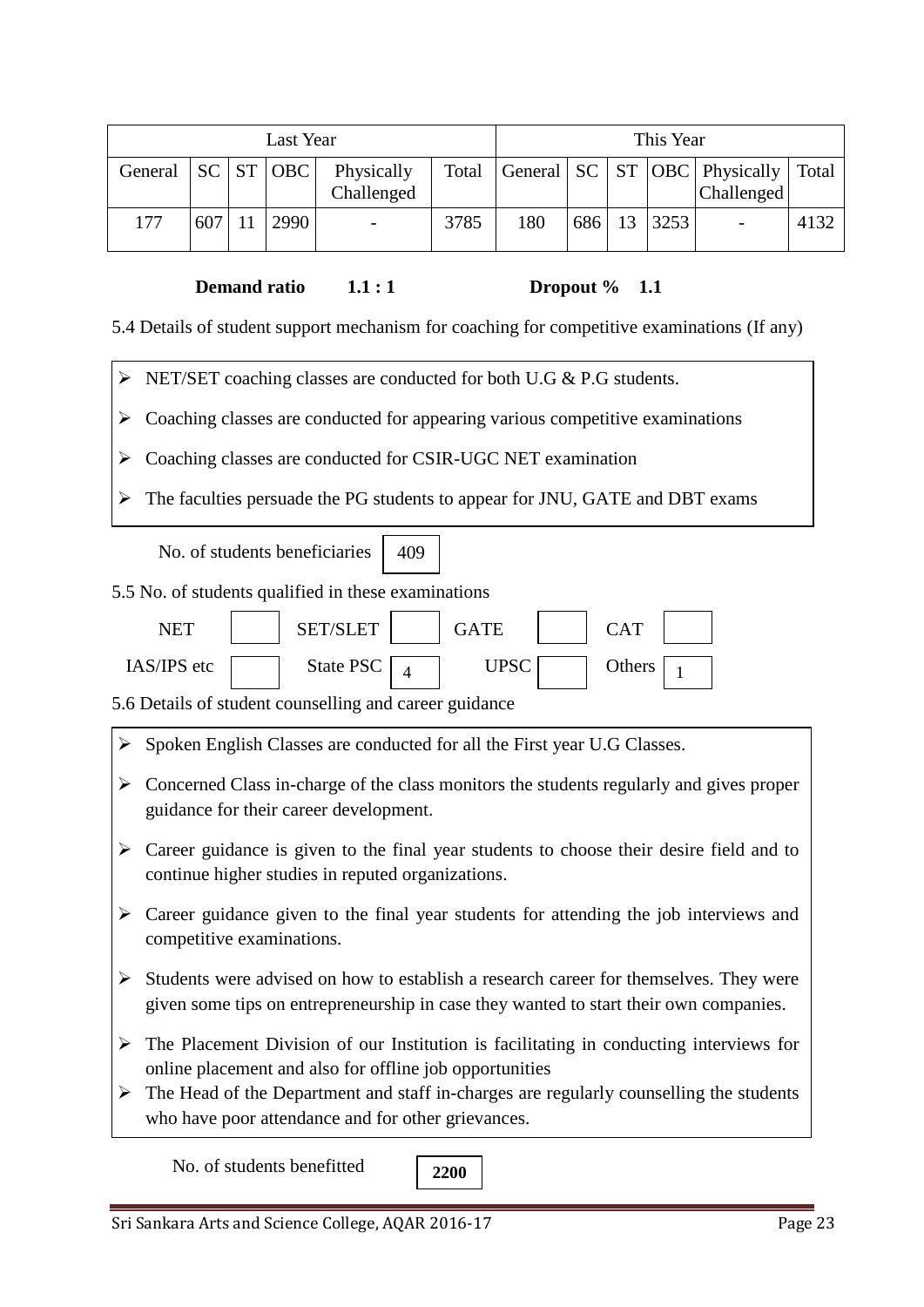#### 5.7 Details of campus placement

|                                           | <b>Off Campus</b>                  |                                     |                              |
|-------------------------------------------|------------------------------------|-------------------------------------|------------------------------|
| Number of<br><b>Organizations Visited</b> | Number of Students<br>Participated | Number of<br><b>Students Placed</b> | Number of Students<br>Placed |
|                                           | 44                                 | Iб                                  |                              |

#### 5.8 Details of gender sensitization programmes

- $\triangleright$  Specific female staff members were given the responsibility of mentoring the female students and giving them advice on how to conduct themselves and report any incidents to the concerned authorities such as the HOD.
- Women Empowerment Programme conducted by the students under the Sankara Society in connection with the Women"s Day Celebration.
- $\triangleright$  Gender sensitization lectures are given to the students in the classroom by the class tutors.

#### 5.9 Students Activities

5.9.1 No. of students participated in Sports, Games and other events

| State/ University level                         | -13 | National level $\begin{bmatrix} 1 \end{bmatrix}$                        | International level        |
|-------------------------------------------------|-----|-------------------------------------------------------------------------|----------------------------|
| No. of students participated in cultural events |     |                                                                         |                            |
| State/ University level                         |     | National level $\boxed{59}$                                             | International level<br>15  |
| 5.9.2                                           |     | No. of medals /awards won by students in Sports, Games and other events |                            |
| Sports: State/University level   3              |     | National level                                                          | International level        |
| Cultural: State/ University level               | 59  | National level 1                                                        | <b>International level</b> |

#### 5.10 Scholarships and Financial Support

|                                                                        | Number of<br>students | Amount    |
|------------------------------------------------------------------------|-----------------------|-----------|
| Financial support from institution                                     | 108                   | 9,62,500  |
| Financial support from government                                      | 351                   | 16,10,650 |
| Financial support from other sources                                   | 8                     | 2,02,000  |
| Number of students who received<br>International/National recognitions |                       |           |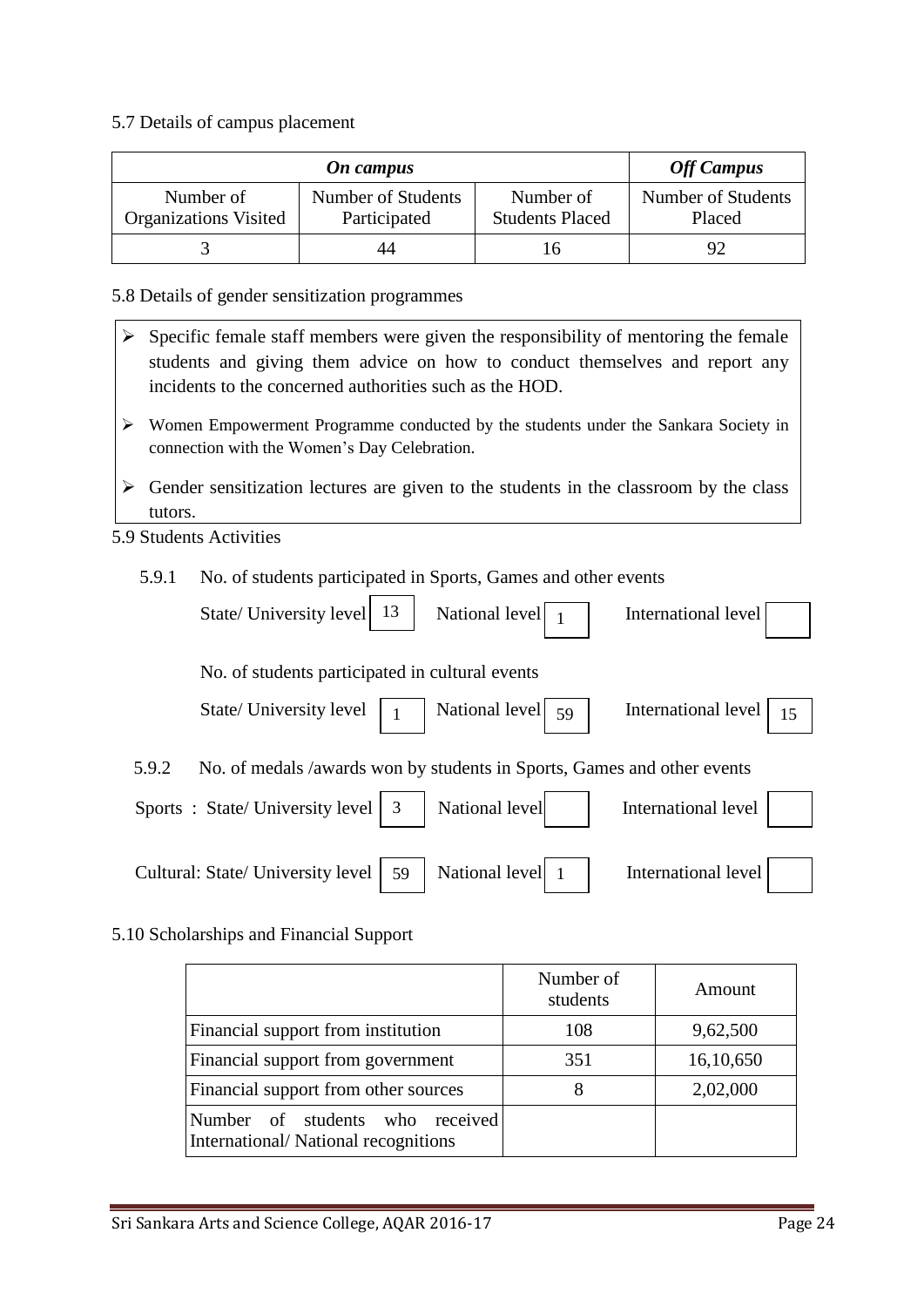#### 5.11 Student organised / initiatives

| Fairs : State/ University level 2 National level                                               | International level |
|------------------------------------------------------------------------------------------------|---------------------|
| Exhibition: State/ University level National level has negligible vell here is not negligible. |                     |

5.12 No. of social initiatives undertaken by the students  $\frac{3}{5}$ 

5.13 Major grievances of students (if any) redressed:

- $\triangleright$  Many books required by the students were purchased for the college library.
- Extra Buses were purchased for the uninterrupted transport of students.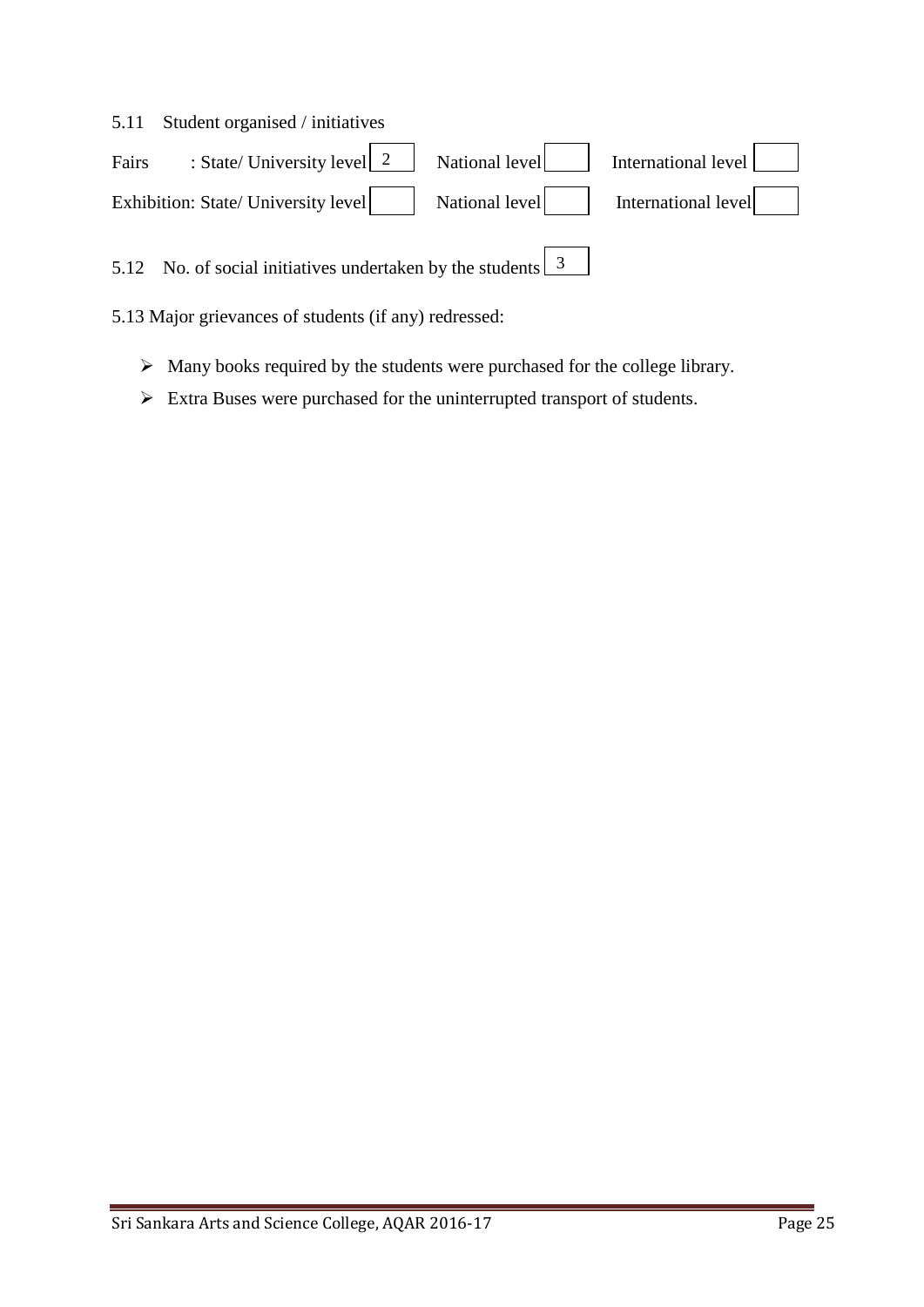#### **6. Governance, Leadership and Management**

#### 6.1 State the Vision and Mission of the institution

#### **Vision**

- $\triangleright$  To revive the scholarship and research existed in the Gatikasthana of the hoary past in Kanchi by providing quality Higer Education to rural people.
- $\triangleright$  To enable the students realize their inner talent and potentials by providing state of art infrastructural facilities
- $\triangleright$  To mould their overall personality and to provide career opportunities and create self reliant and socially responsible citizens.

#### **Mission**

- $\triangleright$  To promote academic excellence with innovative teaching learning methodologies, evaluation mechanisms and project work culture, converting conceptual knowledge into practical application through subject related projects.
- $\triangleright$  To enable unique learning experience by imparting rigorous training in academics of high standards with moral, democratic and social principles and to achieve the emergence of total personality development.

6.2 Does the Institution has a management Information System

Yes, we are using management information software provided by COXCO.

6.3 Quality improvement strategies adopted by the institution for each of the following:

6.3.1 Curriculum Development

- $\triangleright$  Faculties of all the departments are involved in framing and revising syllabus. The syllabus in autonomous mode was revised to improve the curriculum to face the competitive exams such as CSIR-UGC NET, ICMR, DBT-JRF, etc.
- $\triangleright$  Faculties are providing study materials on the topics of prescribed syllabus to the students
- Certificate courses and value added programmes were introduced to improve the curriculum.
- Choice Based Credit System is available for the students to select the course and subjects.
- Annual meeting of Board of Studies and Academic Council ensures the development of curriculum.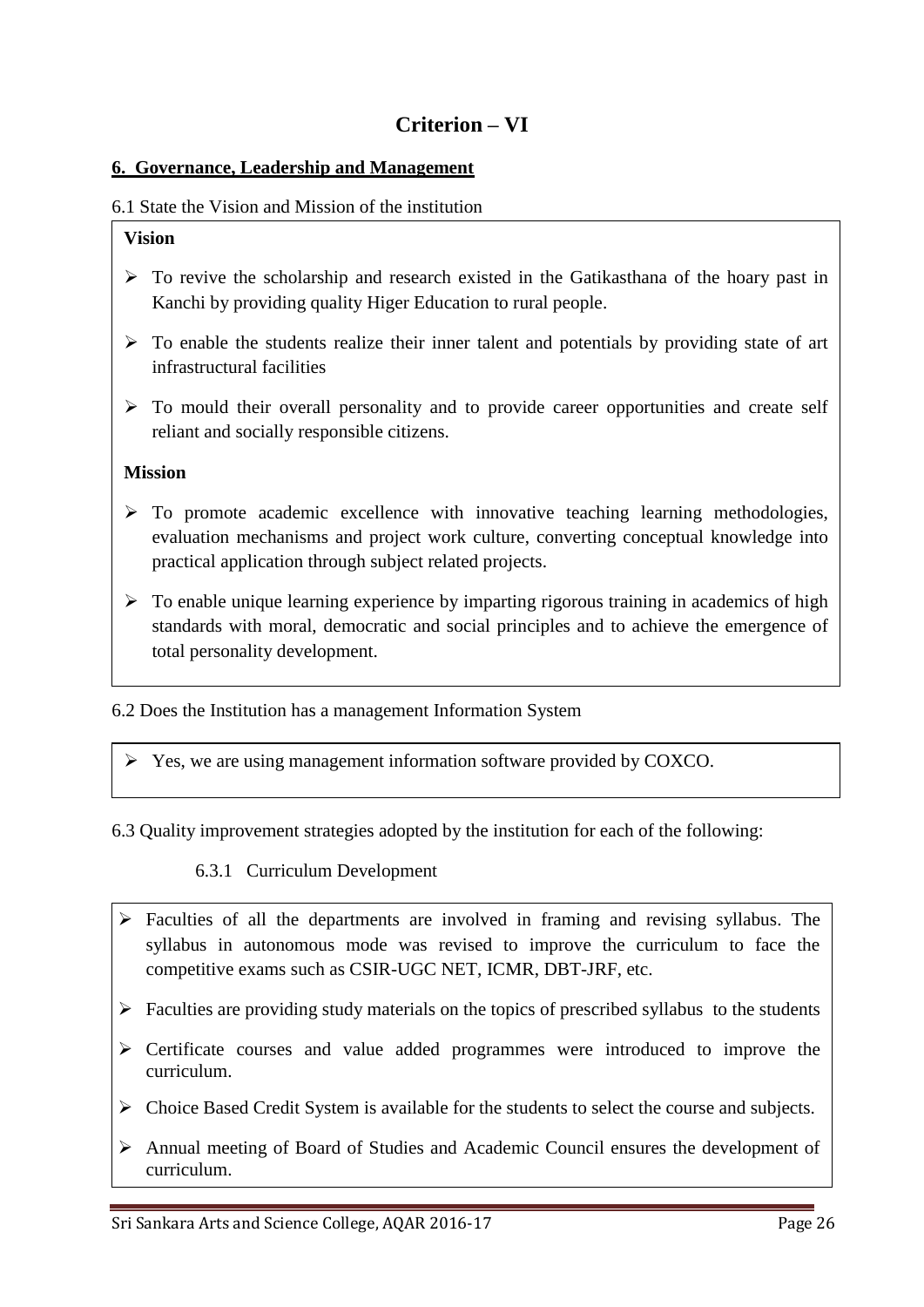#### 6.3.2 Teaching and Learning

- $\triangleright$  Faculty development programs were conducted to improve the skills of the faculty
- $\triangleright$  The teachers are encouraged to inculcate innovative and best practices in teaching and learning by PPT, Workshops, Seminars, Film Shows, Field Trips, Guest Lectures, etc.
- $\triangleright$  The forums of the departments meet on regular interval and discuss on various moral, academic, research oriented topics for the benefit of both students and faculties.
- $\triangleright$  The students are assigned project works, assignment, and seminars for improving their skills.
- Department organise seminars and guest lectures on various topics in the Department Forum, where students can expose their talents.
- $\triangleright$  Students are advised to attend the internship programmes at reputed institutions and companies. This will help them to enhance their technical skill.
- $\triangleright$  The modern teaching aids such as LCD and laptops are used for explaining the technical and scientific concepts.
- Students are encouraged to attend National and International conferences.
- $\triangleright$  The subject contents were converted to multimedia format, and uploaded in the college TCS ION learning exchange website. The online content includes study materials, pictures, videos, animations and power point presentations. This method was widely appreciated by students and help them to have more clarity on the subject.

#### 6.3.3 Examination and Evaluation

- $\triangleright$  Unit tests were conducted to train the students for the Semester Examination and to assess them for giving Internal Marks.
- $\triangleright$  Answer papers were evaluated by the faculty and retests were conducted for the students who performed poorly.
- $\triangleright$  Periodical tests are conducted to evaluate the performance of the students.
- $\triangleright$  CIA exams are conducted in a centralised manner.
- $\triangleright$  The online mode of examinations were conducted.
- $\triangleright$  Assignment are given to students to evaluate their subject skill
- $\triangleright$  Students are encouraged to take seminars in the class rooms
- $\triangleright$  The students' exam papers are evaluated by the external examiners appointed by the Controller of Examinations.
- $\triangleright$  Students can apply for revaluation of their written examinations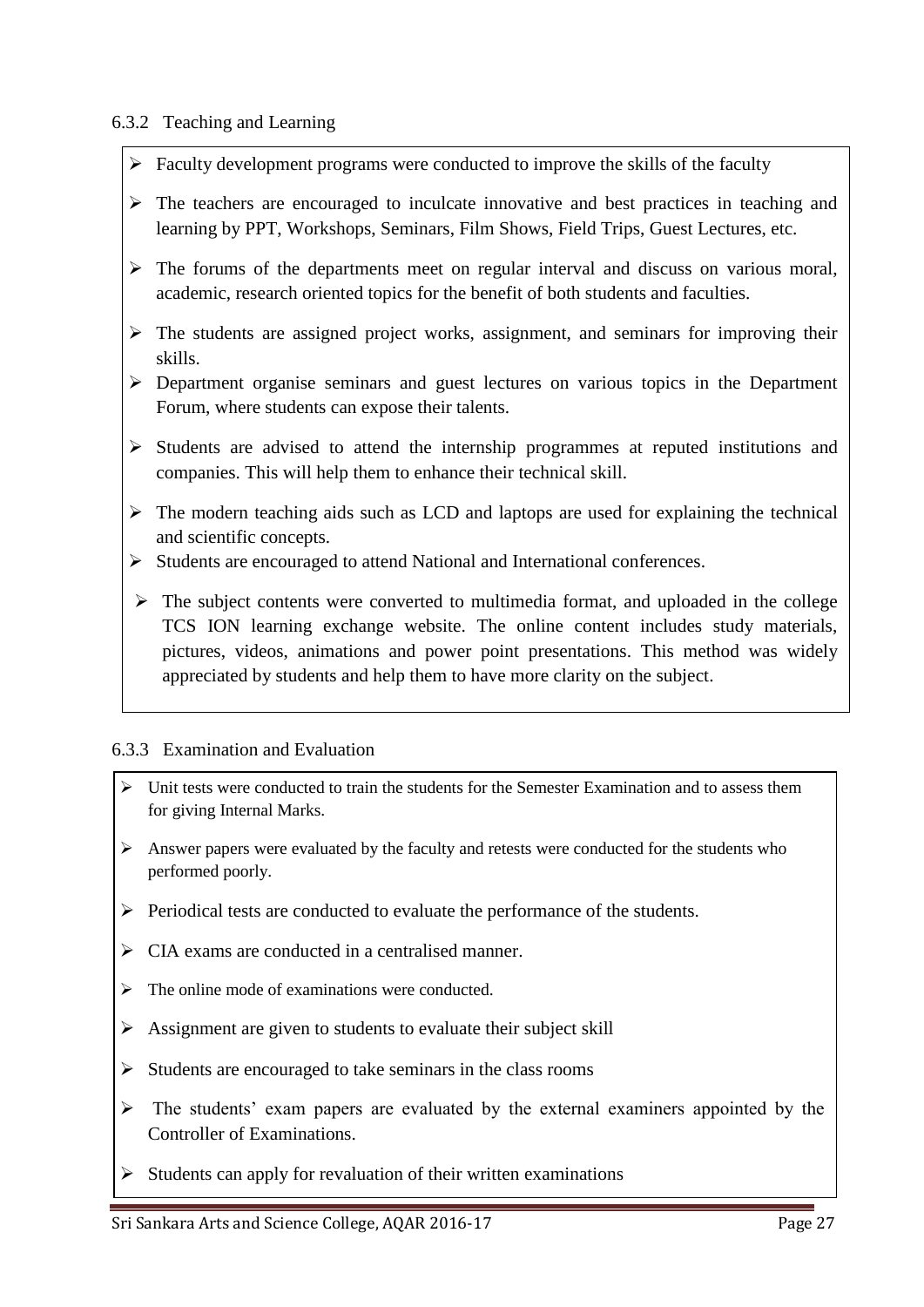#### 6.3.4 Research and Development

- $\triangleright$  The staff members are involved in doing quality research and exploring the recent technology to develop the research activities of the institution.
- $\triangleright$  The faculty members are regularly publishing their research papers in reputed journals.
- $\triangleright$  The faculties are encouraged to attend national and international conferences and to present research papers.
- $\triangleright$  The staff members of our institution are doing part-time Ph.D programme in various **Universities**
- $\triangleright$  Students are carrying out research projects in innovative topics and publishing their works in reputed journals.
- $\triangleright$  The research activities are well recognized and many projects have been funded by funding bodies like TNSCST and DST
- $\triangleright$  The faculties are involved in materializing their knowledge with their project proposal to different funding agencies
- $\triangleright$  The IQAC and Research Committee are facilitating the progression of research atmosphere in college by regular monitoring and updating the staff members.
- $\triangleright$  The staff members were encouraged to apply research projects in state and central funding agencies.

#### 6.3.5 Library, ICT and physical infrastructure / instrumentation

- $\triangleright$  Along with the well equipped college library, Department library also provides reference books for both the students and faculties.
- $\triangleright$  The department library is equipped with many books for the reference to the staff and students.
- $\triangleright$  E-Books are stored in the department computers and provided in the form of soft copy to the students.
- $\triangleright$  The books relevant to all the subjects are maintained in the central and department library
- $\triangleright$  The instruments in the life science departments are utilised for doing extensive research
- Internet connection is provided at free of cost to the staff and students of the institution.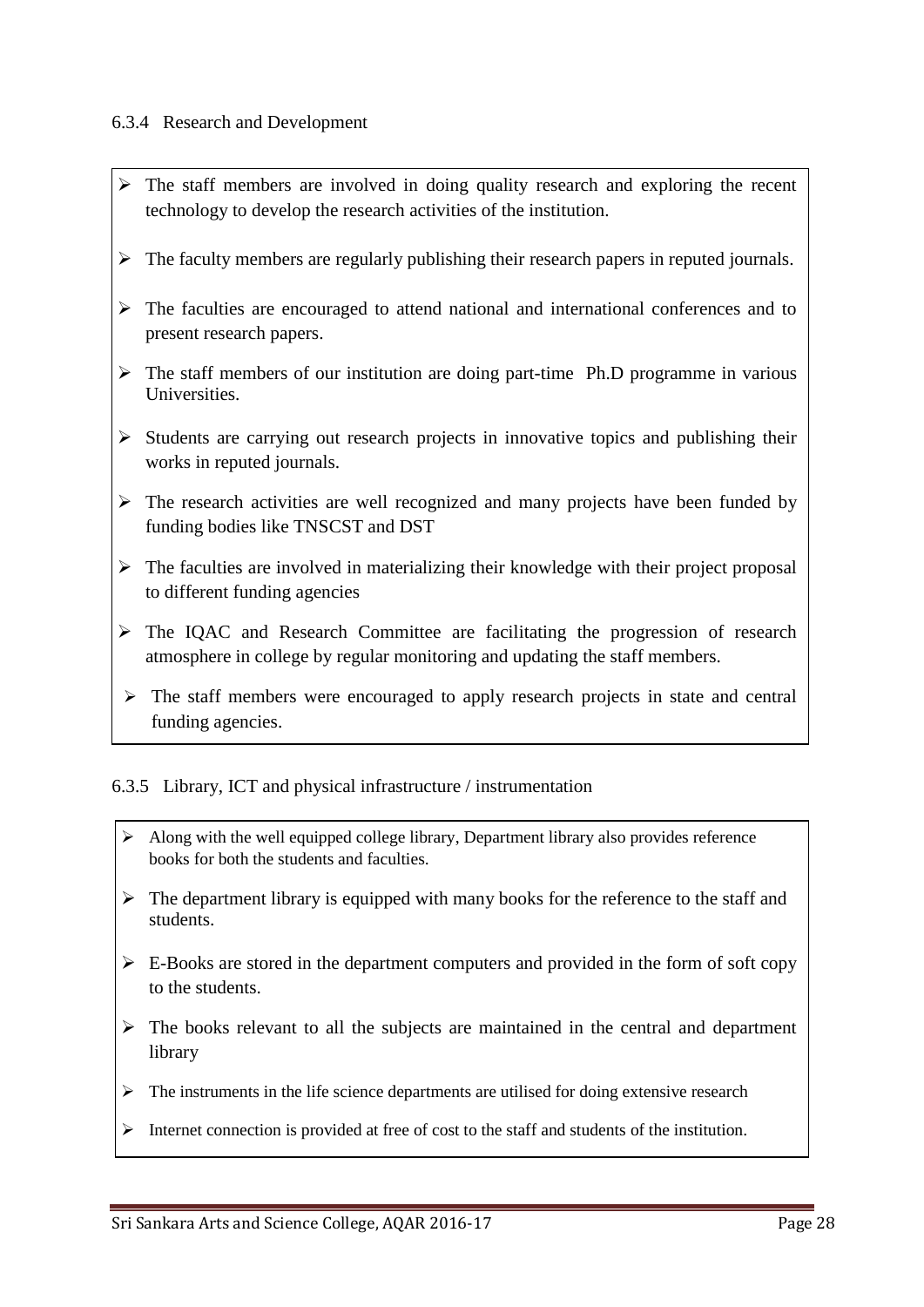6.3.6 Human Resource Management

- $\triangleright$  At the end of each academic year the Management Committee reviews the existing positions and identifies personnel for various teaching and non-teaching positions. The management makes appointments through prescribed procedures.
- $\triangleright$  Qualified faculty members are appointed for teaching and Research

#### 6.3.7 Faculty and Staff recruitment

- Advertisements inviting applications from qualified candidates are published in leading newspapers. Applicants who meet the eligibility criteria are called for an interview- cum- trial teaching session.
- $\triangleright$  The selection panel consists of the Principal, Head of the concerned department, and an external subject expert.
- $\triangleright$  Candidates deemed suitable to meet the institutions requirements are appointed on probation for one year. They are given a permanent position by the Management after assessment of their performance.

#### 6.3.8 Industry Interaction / Collaboration

- research projects. They have collaboration with Saveetha laboratory for Training  $\triangleright$  The Department of Biochemistry has interaction with Numed laboratories for the DMLT students.
- $\triangleright$  The Department of Management has interaction with Madras Engineering Industry Pvt. Ltd.

#### 6.3.9 Admission of Students

- $\triangleright$  Students are admitted on the basis of prescribed norms of UGC. Admission committee is constituted under the chairmanship of our Principal to govern and monitor the process of admission by adhering the rules framed by the University of Madras from time.
- $\triangleright$  All information relating to admission processes is made known to the public by way of a Help Desk that is set up during admissions.
- $\triangleright$  The College website, prospectus and handbook contain information about the institution and the programmes offered. The prospectus that highlights the details of various programmes of the College is prepared every year prior to the commencement of admissions. The prospectus also gives details of eligibility norms for admission. It is given to the applicants along with the application form.
- $\triangleright$  Students are admitted for MBA programme through entrance examinations conducted by Consortium/TNCET.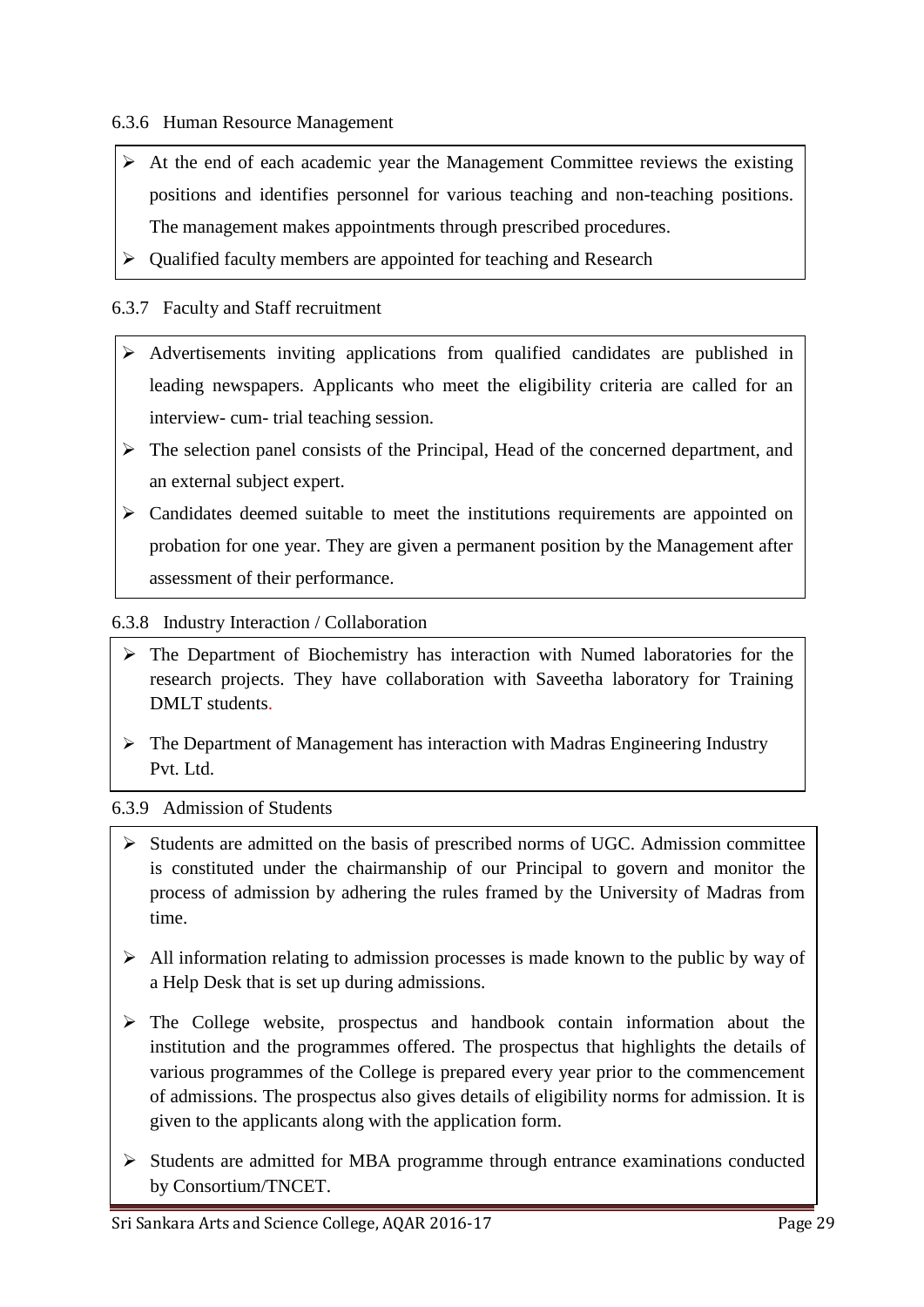|                                                  | Teaching<br>PF, ESI, Gratuity |                                               |  |  |
|--------------------------------------------------|-------------------------------|-----------------------------------------------|--|--|
| 6.4 Welfare schemes for                          | Non teaching                  | PF, ESI, Gratuity                             |  |  |
|                                                  | <b>Students</b>               | Alumni Scholarship, Institutional Scholarship |  |  |
| 6.5 Total corpus fund generated                  |                               | 5.23 Crores                                   |  |  |
| 6.6 Whether annual financial audit has been done |                               | Yes                                           |  |  |

6.7 Whether Academic and Administrative Audit (AAA) has been done?

| Audit Type     |        | External | Internal   |                             |  |
|----------------|--------|----------|------------|-----------------------------|--|
|                | Yes/No | Agency   | Yes/No     | Authority                   |  |
| Academic       |        |          | <b>YES</b> | Academic Audit<br>Committee |  |
| Administrative |        |          | <b>YES</b> | Management                  |  |

6.8 Does the University/ Autonomous College declare results within 30 days?

| For UG Programmes | $Yes \mid$ | No |  |
|-------------------|------------|----|--|
| For PG Programmes | $Yes \mid$ |    |  |

6.9 What efforts are made by the University/ Autonomous College for Examination Reforms?

- $\triangleright$  Instant Exams were conducted.
- $\triangleright$  Online availability of mark sheets was provided through QR coding system for mark sheet validation.

6.10 What efforts are made by the University to promote autonomy in the affiliated/constituent colleges?

6.11 Activities and support from the Alumni Association

- $\triangleright$  A database of all the alumni students is maintained and updated on a regular basis. The contact details, present position and other relevant information about the alumni are maintained. The alumni are invited for important functions and alumni meetings.
- $\triangleright$  PRANAV the registered alumni association of the College works for the betterment of the institution by providing scholarships and employment opportunities for the needy.
- $\triangleright$  The Alumni of our institution are providing financial support for the poor students.
- $\triangleright$  Alumni are helping by providing placements to our college students.

--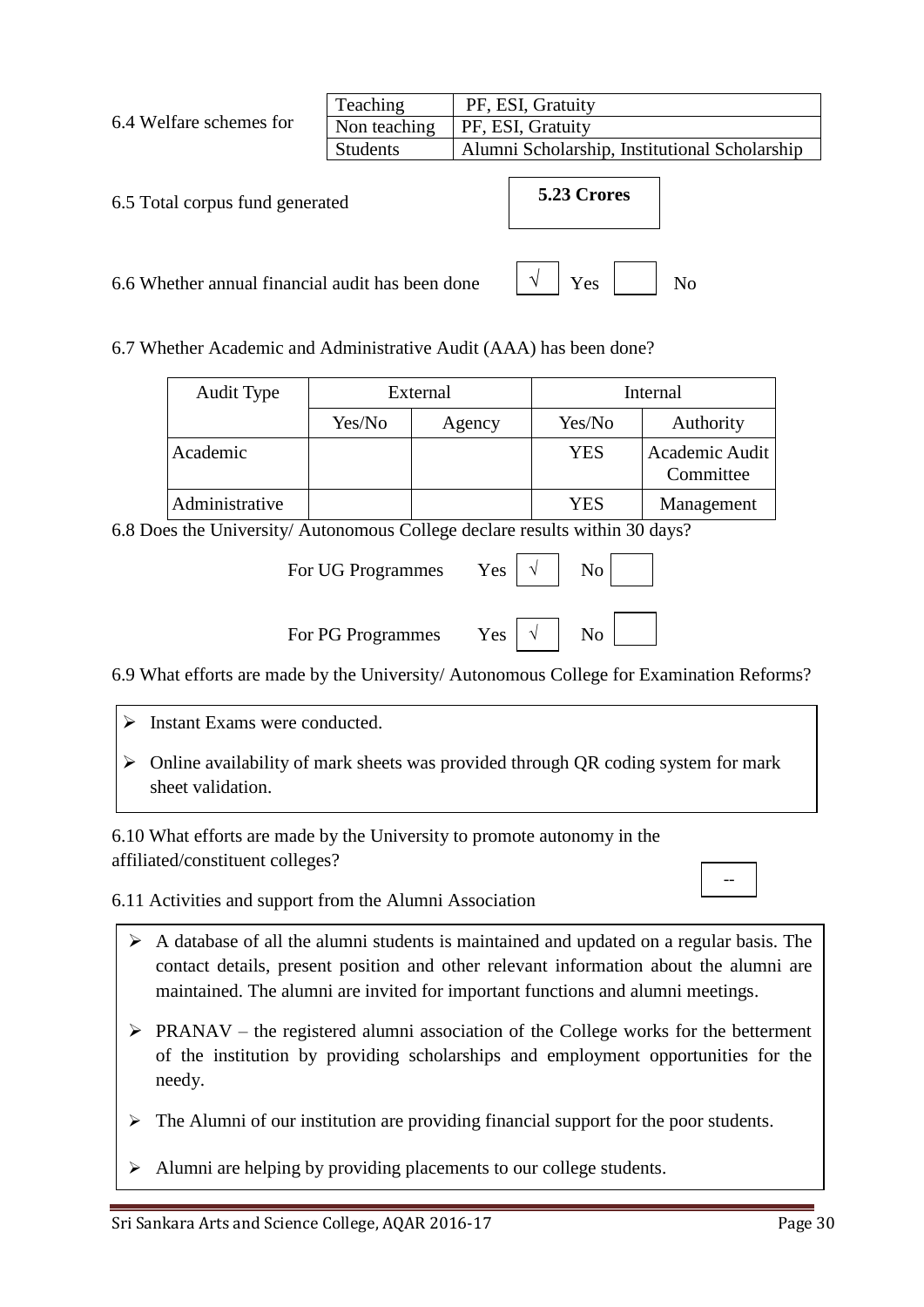#### 6.12 Activities and support from the Parent – Teacher Association

- $\triangleright$  The tutors and H.O.Ds are meeting the parents and discussing the activities of the college and the students
- $\triangleright$  Each class has been assigned a specific tutor who is a teaching staff member. The tutor monitors the students" activities and attendance, etc. on a regular basis and updates the parents regarding this. If necessary, the parents were advised to approach the staff member and HOD in person to discuss.

#### 6.13 Development programmes for support staff

- $\triangleright$  An awareness programme was conducted by fire service department to operate fire extinguisher.
- Development programme for transport department on traffic rules and transportation of students.

6.14 Initiatives taken by the institution to make the campus eco-friendly

- $\triangleright$  All light fittings have been fitted with energy efficient tube fittings and light sources.
- $\triangleright$  The buildings in the campus have been constructed to ensure adequate normal lighting and ventilation to reduce the energy requirement to bare minimum.
- $\triangleright$  Sapling planted to improve the eco friendly environment
- $\triangleright$  The usage of papers are reduced. Most of the communications are circulated through electronic mode.
- $\triangleright$  College campus and toilets are cleaned regularly.
- $\triangleright$  Dust bins are kept in the class rooms, canteen and common places of the college to keep the college environment clean and hygienic.
- $\triangleright$  Solar Power will be installed in 2017 and the process is on.
- $\triangleright$  Biogas plant will be installed in 2017 and the process is on.
- $\overline{\phantom{0}}$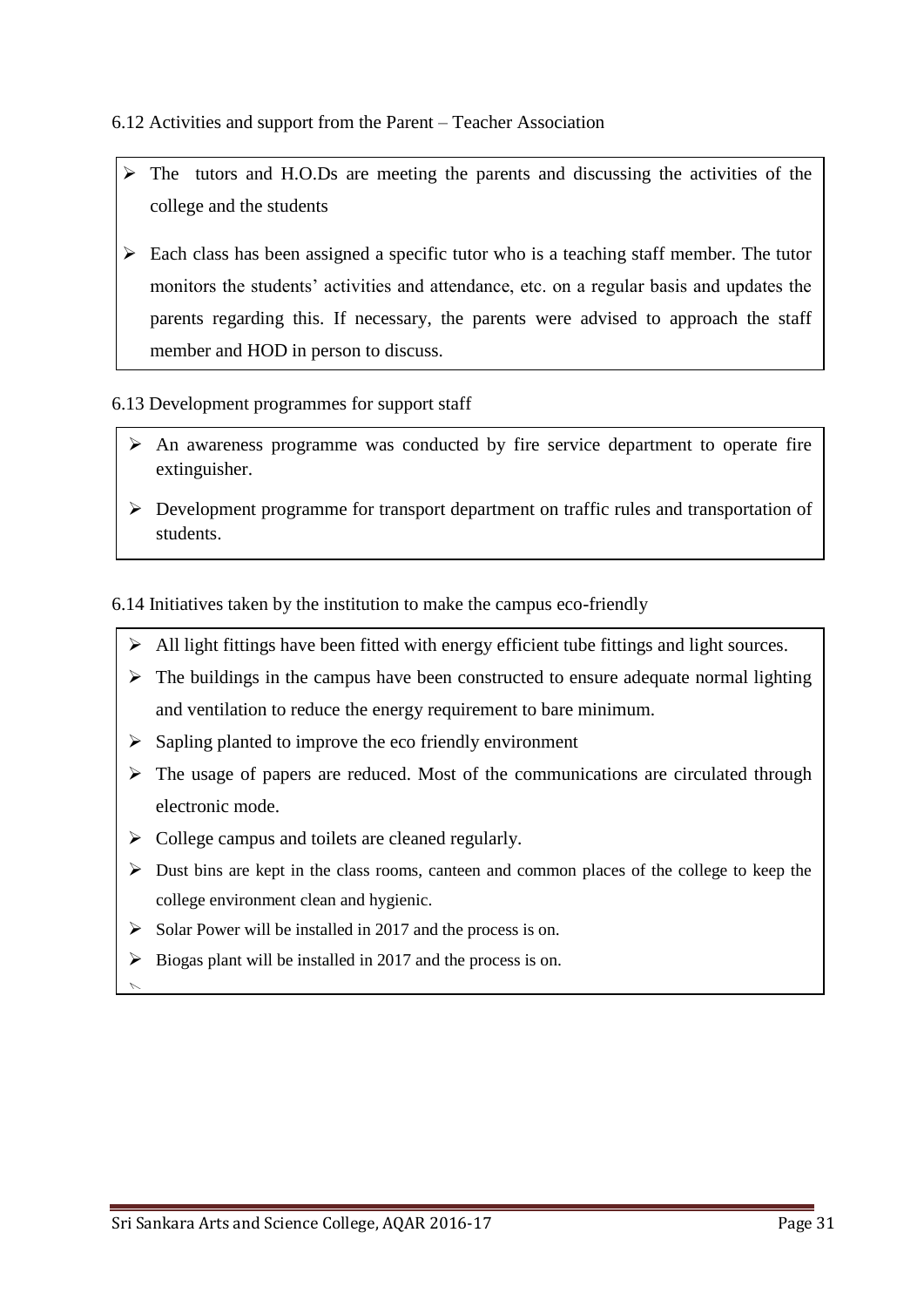# **Criterion – VII**

#### **7. Innovations and Best Practices**

7.1 Innovations introduced during this academic year which have created a positive impact on the functioning of the institution. Give details.

- $\triangleright$  Important web-links and free down load articles relevant to the course content were given frequently in order to acquire knowledge about the current developments in the respective areas.
- $\triangleright$  The online assessment system and online learning and teaching tools were introduced during this academic year. This would enable the institution to take teaching and learning to the next level and help the student to gain a better understanding of the subject. This has created a good and positive impact on the institution and the students.
- 7.2 Provide the Action Taken Report (ATR) based on the plan of action decided upon at the beginning of the year

#### **Plan of Action**

- 1. To introduce M.A Tamil course in the Tamil Department
- 2. To conduct International seminar in Tamil Department
- 3. Planned to conduct an inter college competition (Muthamizh Vizha)
- 4. To get more research grants
- 5. To organise a National level seminar in Biochemistry Department
- 6. To start a Biochemistry forum
- 7. To constantly engage students by exposing them to advances in the field of Computer Science.
- 8. Extending the Infrastructure facility in the Computer Science Lab.
- 9. To conduct National Level Seminar "MARGADHARSHAN"" in Commerce Department
- 10. To organise a National level seminar in Department of English.
- 11.To organise Inter & Intra collegiate Literary Fest in Department of English
- 12. To Conduct the Inter College meet by department of management.
- 13. Planned to introduce Certificate course in Physics Department.
- 14. Proposed to install solar power in 2017.
- 15. Proposed to install Biogas plant in 2017.
- 16. Community College to offer vocational courses at free of cost.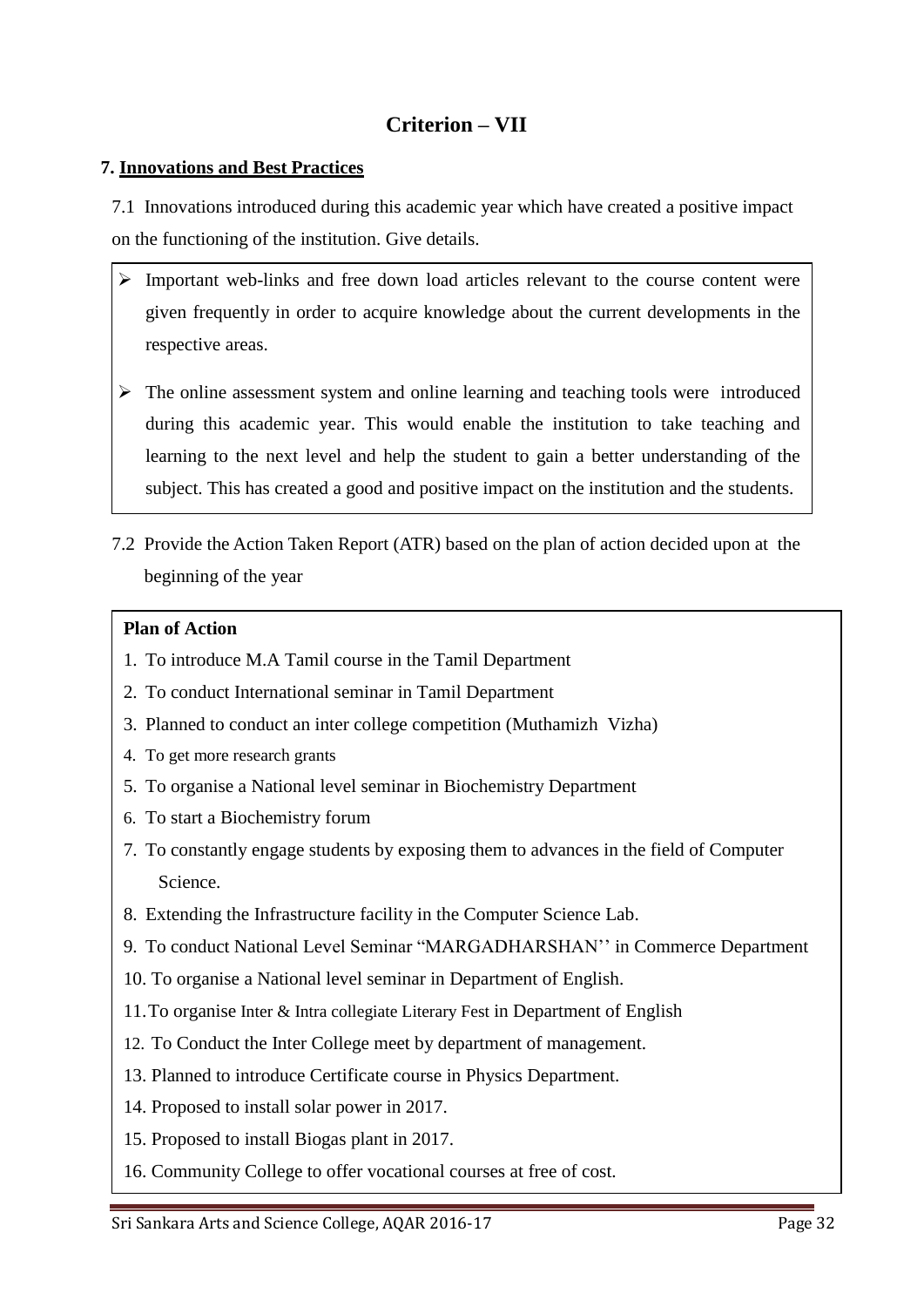#### **Action Taken Report**

- 1. M.A Tamil course was introduced in the academic year (2017-2018).
- 2. List of seminars
	- Tamil Ilakiyangalil Manuda Membattu Sindanaigal on 07/02/2017
	- Samuga Membatil Thagaval Thodarbu Oodagangal on 08/02/ 2017
- 3. conducted Two days inter college competition (Muthamizh Vizha) on 07/09/2016 & 08/09/16\
- 4. Staff members of Biotechnology department have submitted the research proposals to funding agencies.
- 5. A National Level Seminar was organised by department of biochemistry on 08.03.2017.
- 6. Biochemistry forum (rasayana@bio) was started on 24.8.16
- 7. Certificate course on "Cloud Infrastructure and Services" was offered by computer Science Department.
- 8. Computer Science Lab infrastructure has been enhanced by purchasing 30 Thin Client Monitor system with high end server.
- 9. National Level Seminar on "Margadharshan"" was conducted successfully by department of commerce.
- 10. National Level Seminar on *Modern Trends in Literature* on 15/03/2017 was conducted by department of English.
- 11. Two Days Inter and Intra Collegiate Literary Fest "SELF-17" on 14<sup>th</sup> & 15<sup>th</sup> March 2017 was conducted by department of English.
- 12. An Inter College meet was successfully completed on 03.03.2017 by department of Management.
- 13. Certificate course on Elements of Information Technology was introduced by Physics Department.
- 14. Steps are taken, agreement/order issued with m/s Solar town and it will be installed in December 2017.
- 15. Community College continuous to function with free vocational programmes.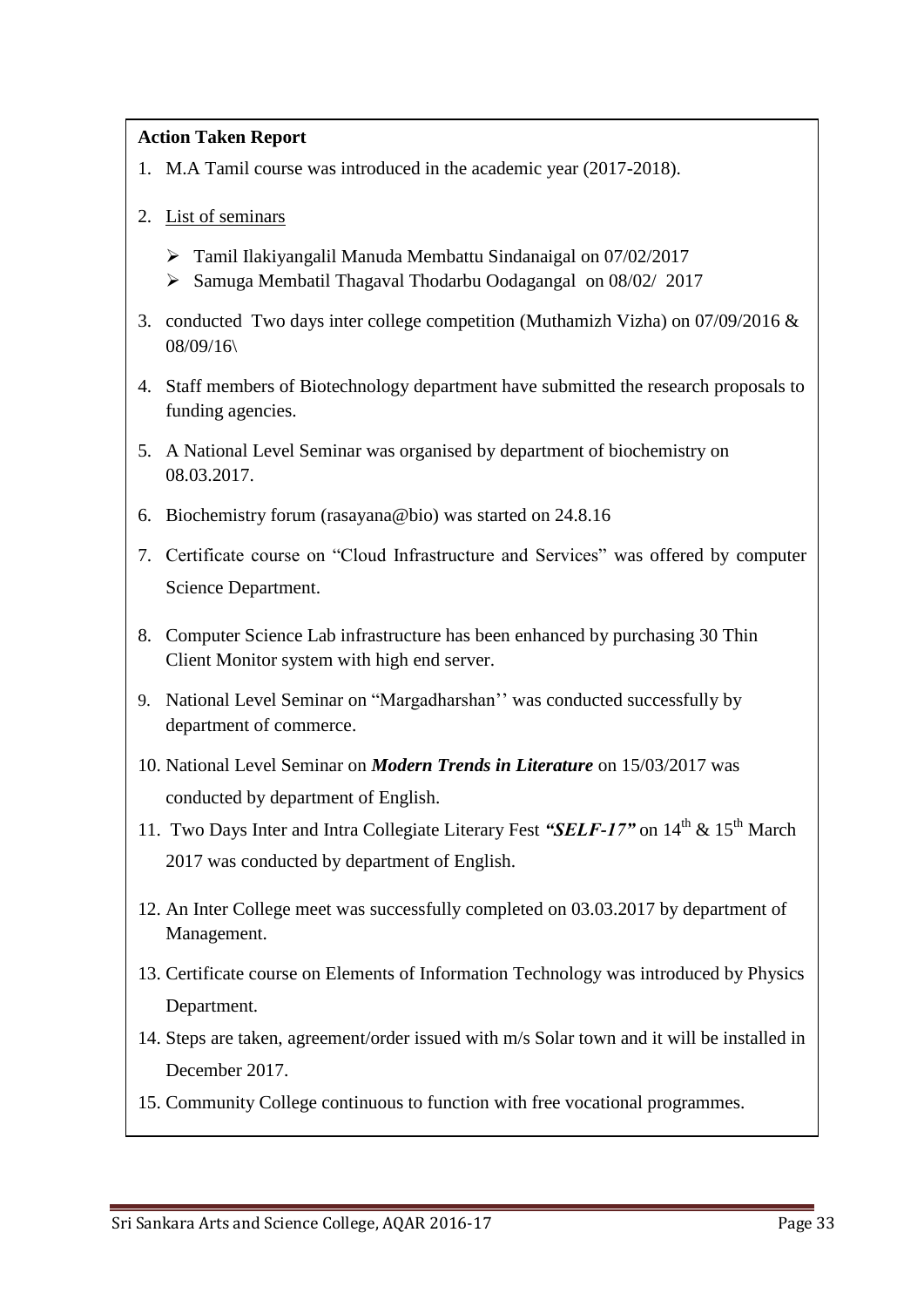7.3 Give two Best Practices of the institution *(please see the format in the NAAC Self-study Manuals)*

- $\triangleright$  Conducting value added programmes and certificate courses
- $\triangleright$  Award for paper publications.

#### *\*The Details is enclosed as annexure - III*

7.4 Contribution to environmental awareness / protection

- $\triangleright$  Our Students participated in Environmental Awareness program conducted by the NSS unit of our college in connection with World Environmental Day.
- $\triangleright$  NSS students are regularly involved in plantation of saplings and cleaning of campus for improving the environmental status of the college.
- $\triangleright$  Presentations in the form of power point and animations on environmental studies were given to students.
- Students visited University of Madras to attend Swatchtha Bharath Programme.
- $\triangleright$  Students are advised in the classes to protect the environment and to reduce the pollution level.
- $\triangleright$  Principal presented a detailed video presentation on Clean India and cleaned the adopted Enathur village along with local people and students.
- $\triangleright$  II year UG students have environmental studies as a subject in the curriculum.

Through teaching the subject contents teachers emphasize the importance of environment and its conservation strategies.

7.5 Whether environmental audit was conducted? Y

| -<br>PS |  | ง∩ |
|---------|--|----|
|---------|--|----|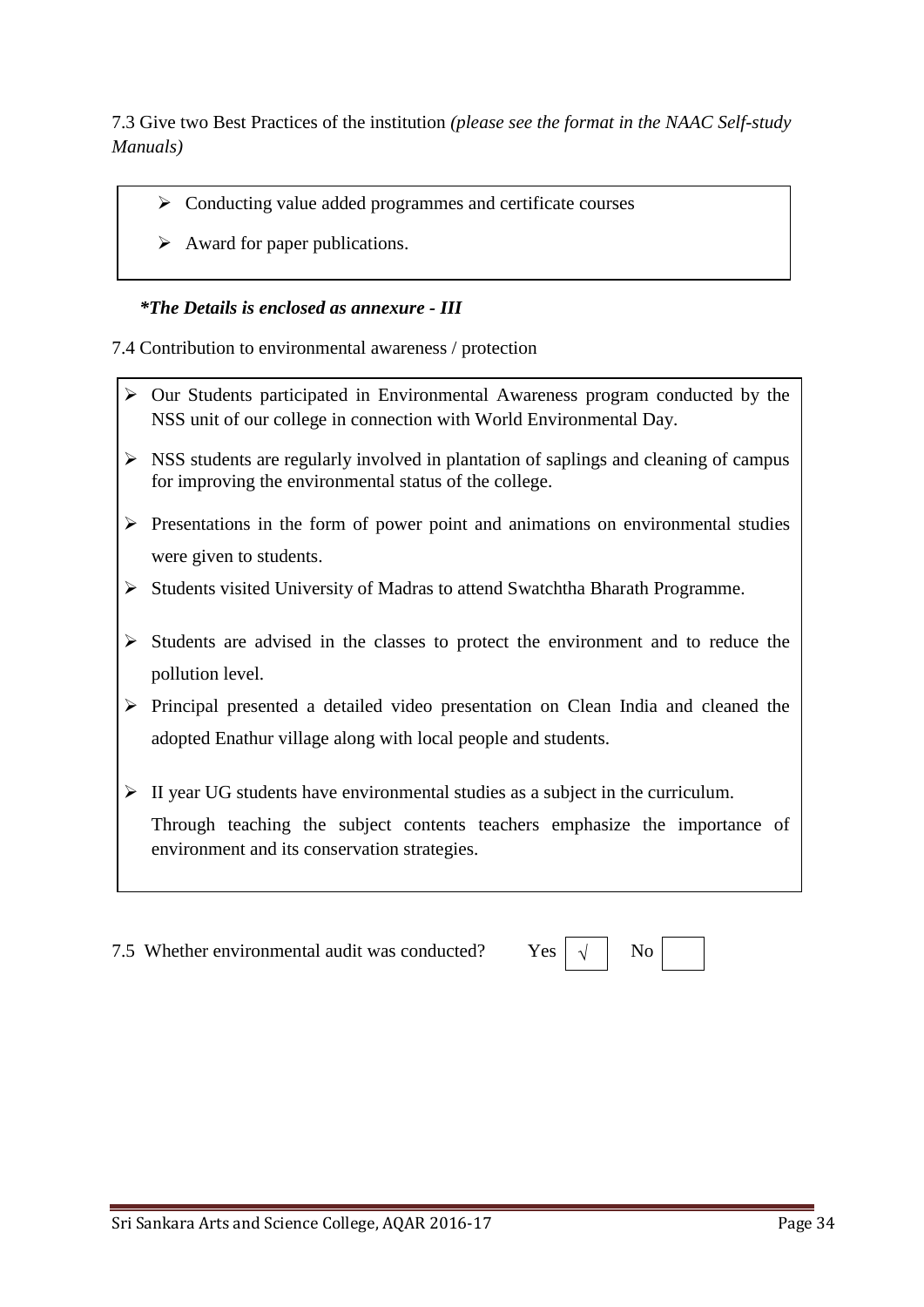7.6 Any other relevant information the institution wishes to add. (for example SWOT Analysis)

#### **Strength**

- $\triangleright$  Well Equipped Infrastructure and Experienced Faculty
- $\triangleright$  Qualified teaching faculty
- $\triangleright$  Research environment
- $\triangleright$  Paper Publications
- $\triangleright$  A holistic educational experience
- $\triangleright$  Job oriented Value added programmes
- $\triangleright$  State of Art Computer Lab to experience and learn cutting edge

technologies.

#### **Weakness**

- $\triangleright$  Having rural background, students initially find difficult to equip themselves with the modern technology
- $\triangleright$  Requirement of costly sophisticated instruments for some technology

#### **Opportunities**

- Elevating some of the departments as research department by offering M. Phil., and Ph.D., research programmes.
- $\triangleright$  Faculty are doing Ph. D in various universities
- $\triangleright$  A large number of fellowships are being offered to students and research scholars by the central government and our students are trained and equipped to obtain those fellowships.
- Our students are pursing CA, ICWA, CS, MBA & Research Programme in reputed universities/Institutions.

#### **Threats**

- $\triangleright$  Growing competition in the fields.
- $\triangleright$  Distractions to students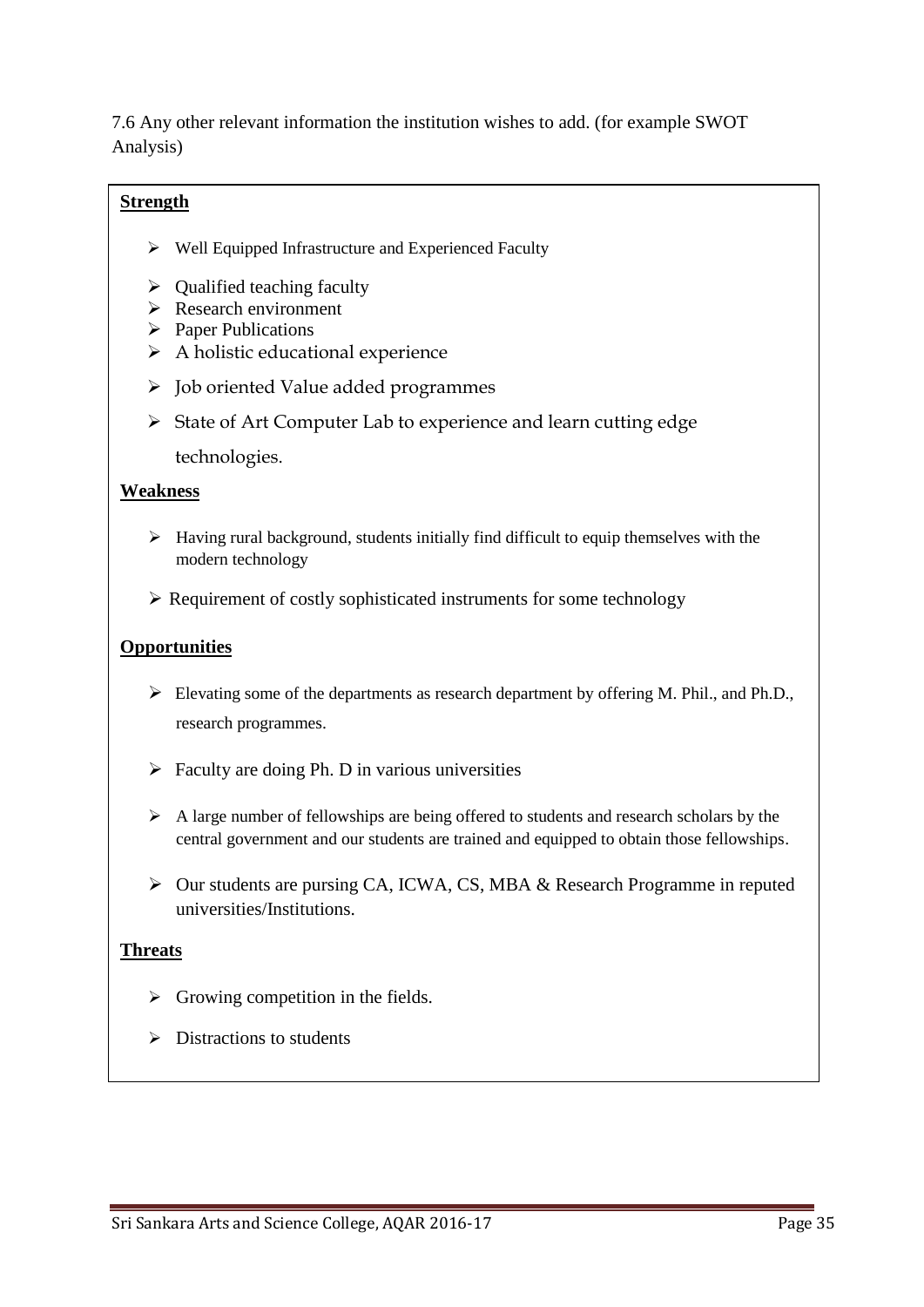#### 8. **Plans of institution for next year**



*Name:* **Dr. N. Rangarajan** *Name:* **Dr. K. R. Venkatesan**

*Signature of the Coordinator, IQAC Signature of the Chairperson, IQAC*

*\_\_\_\_\_\_\_\*\*\*\_\_\_\_\_\_\_*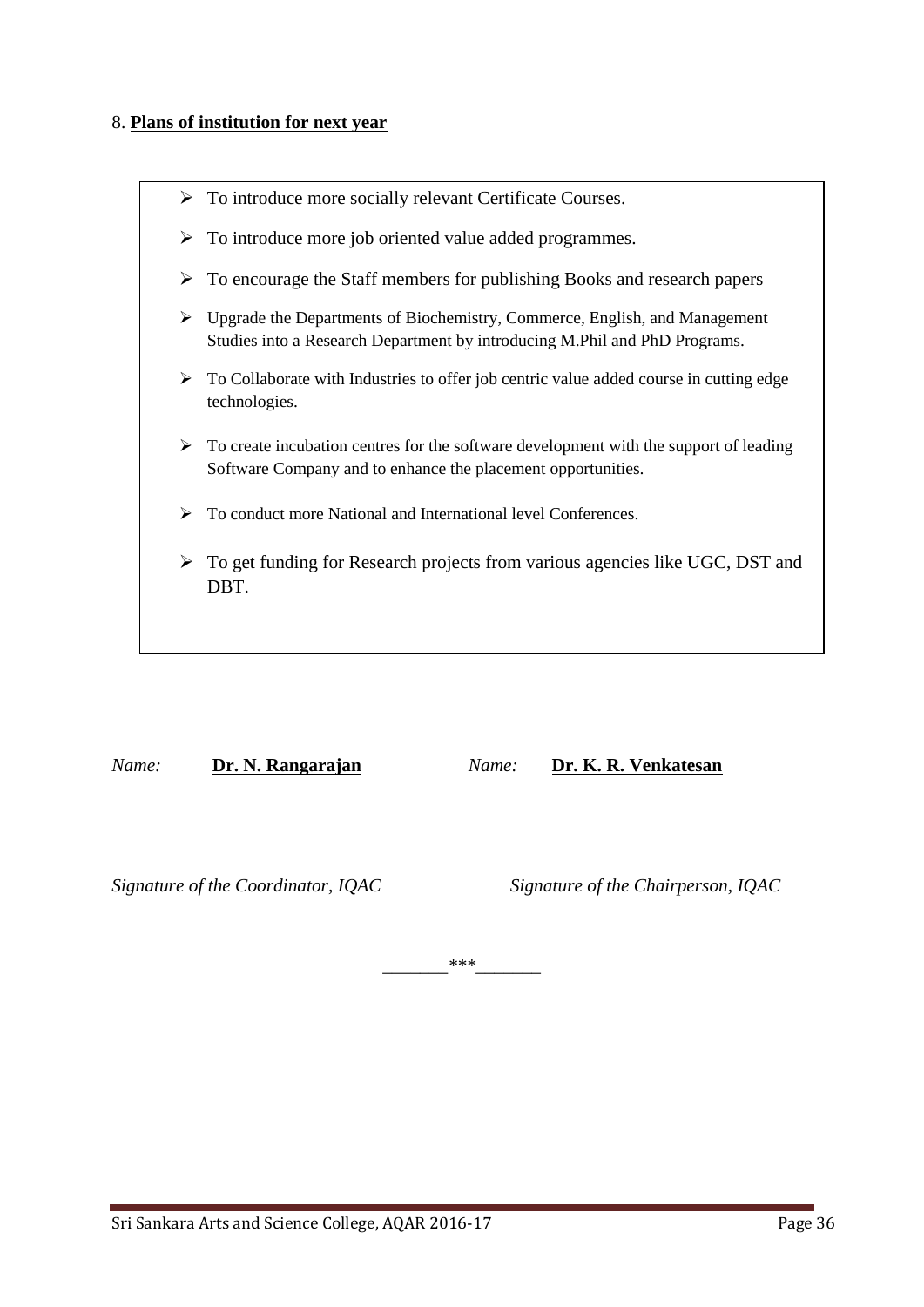### **Abbreviations:**

| CAS         | <b>Career Advanced Scheme</b>            |
|-------------|------------------------------------------|
| <b>CAT</b>  | <b>Common Admission Test</b>             |
| <b>CBCS</b> | <b>Choice Based Credit System</b>        |
| <b>CE</b>   | Centre for Excellence                    |
| <b>COP</b>  | Career Oriented Programme                |
| <b>CPE</b>  | College with Potential for Excellence    |
| <b>DPE</b>  | Department with Potential for Excellence |
| <b>GATE</b> | Graduate Aptitude Test                   |
| <b>NET</b>  | <b>National Eligibility Test</b>         |
| PEI         | <b>Physical Education Institution</b>    |
| <b>SAP</b>  | <b>Special Assistance Programme</b>      |
| <b>SF</b>   | <b>Self Financing</b>                    |
| <b>SLET</b> | <b>State Level Eligibility Test</b>      |
| TEI         | <b>Teacher Education Institution</b>     |
| <b>UPE</b>  | University with Potential Excellence     |
| <b>UPSC</b> | <b>Union Public Service Commission</b>   |

\*\*\*\*\*\*\*\*\*\*\*\*\*\*\*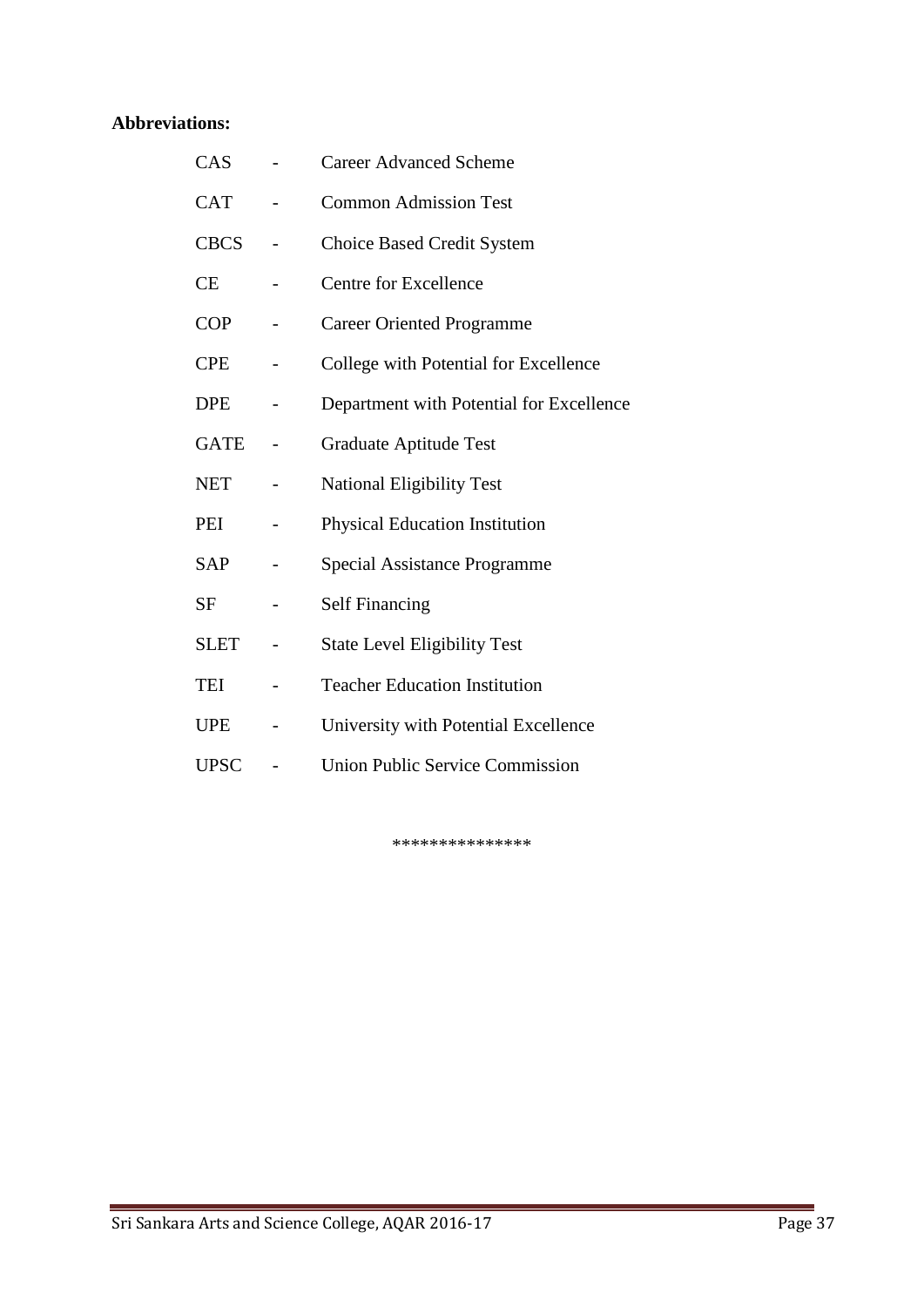#### **Annexure - I**

| S.No           | <b>DATE</b>     | <b>EVENTS/FORUMS</b>                                          | <b>TOPICS</b>                                                       |
|----------------|-----------------|---------------------------------------------------------------|---------------------------------------------------------------------|
|                |                 | Management Study Circle -                                     | Awareness on goods & service                                        |
| 1              | 11.01.2017      | <b>Paper Presentation</b>                                     | tax                                                                 |
| $\overline{2}$ | 12.01.2017      | <b>NSS Youth Force</b>                                        | Drama - Jallikattu                                                  |
| 3              | 12.01.2017      | Management Study Circle -<br><b>Paper Presentation</b>        | Pancard & Mural paintings                                           |
| $\overline{4}$ | 26.01.2017      | 68th Republic day celebration                                 | Republic Day address & cultural<br>programme                        |
| 5              | 20.01.2017      | Sankara Society                                               | National symposium on future<br>India - its challenges & solutions. |
| 6              | 30.01.2017      | Sankara Society                                               | National symposium on future<br>India - its challenges & solutions. |
| $\overline{7}$ | 27.01.2017      | Management Study Circle -<br><b>Paper Presentation</b>        | Money pad - feature wallet                                          |
| 8              | 02.02.2017      | Management Study Circle -<br><b>Paper Presentation</b>        | Japanese 5S principle                                               |
| 9              | 02.02.2018      | IT Alert Forum                                                | credit card fraud detection                                         |
| 10             | 03.02.2017      | Thiruvilakku poojai                                           |                                                                     |
| 11             | 03.02.2017      | Management Study Circle -<br><b>Paper Presentation</b>        | Brand choice & Types of contract                                    |
| 12             | 06.02.2017      | IT Alert Forum                                                | Digital economy                                                     |
| 13             | 07.02.2017      | Sri Paramacharya samaskrutha<br>sabha                         | Sri Kamakshi vaibhavam                                              |
| 14             | 04.02.2017      | Management Study Circle -<br><b>Paper Presentation</b>        | Budget-2017                                                         |
| 15             | 06.02.2017      | <b>NSS Youth Force</b>                                        | Child labor                                                         |
| 16             | 10.02.2017      | C Club - Paper Presentation                                   | Digital India - Agriculture &<br>Rural development                  |
| 17             | 10.02.2017      | C Club - Paper Presentation                                   | Digitalization                                                      |
| 18             | 15.02.2017      | Thozhil neri vazhikattum<br>kankatchi matrum<br>karutharangam |                                                                     |
| 19             | 13, 14.02. 2017 | SAMSKRUTOTSAVH                                                | Cultural events                                                     |
| 20             | 16.02.2017      | C Club - Paper Presentation                                   | Necessity to buy indian products                                    |
| 21             | 16.02.2017      | C Club - Paper Presentation                                   | Demonetization                                                      |
| 22             | 17.02.2017      | Tech-Blast-2017                                               | cloud computing & Networking<br>concepts                            |
| 23             | 17.02.2017      | Management Study Circle -<br><b>Paper Presentation</b>        | A history of Taxation                                               |
| 24             | 28.02.2017      | Rasaya@Bio forum                                              | National science day celebration                                    |

#### **ACADEMIC EVENTS OF THE YEAR-2016-17**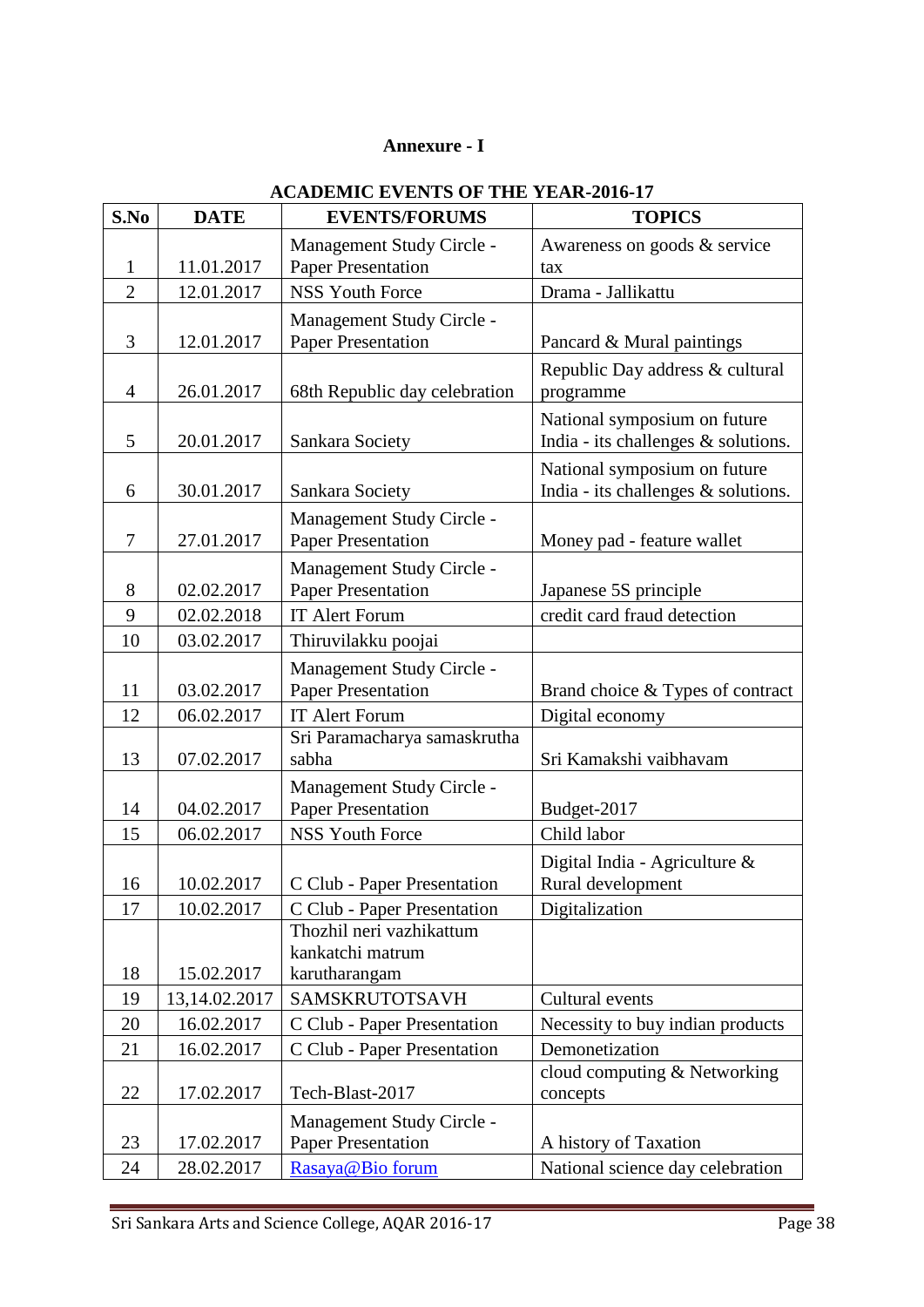| 25 | 02.03.2017 | Comfete-2017                                           | National seminar on Emerging<br>trends in computer science |
|----|------------|--------------------------------------------------------|------------------------------------------------------------|
|    |            |                                                        | Cybercrime, security & Digital                             |
| 26 | 28.02.2017 | Vyasa Ashram - Boys Hostel                             | intelligence                                               |
| 27 | 28.02.2017 | <b>IT Alert Forum</b>                                  | Personality development                                    |
|    |            |                                                        | Science & technology for                                   |
| 28 | 28.02.2017 | National science day workshop                          | specially abled persons.                                   |
| 29 | 01.03.2017 | SAMSKRUTOTSAVH                                         | Prize distribution programme                               |
|    |            | Sri Paramacharya samaskrutha                           |                                                            |
| 30 | 04.03.2017 | sabha                                                  | Sri Maha sivarathri                                        |
|    |            |                                                        | Ideological perspectives of                                |
| 31 | 06.03.2017 | Sankara Society - Women's<br>Day celebration           | women in the society discussions<br>on women's safety      |
|    |            | NSS Youth Force - Guide                                |                                                            |
| 32 | 07.03.2017 | Reunion                                                | cultural events                                            |
| 33 | 07.03.2017 | <b>IT Alert Forum</b>                                  | E-waste                                                    |
|    |            | National seminar - Department                          |                                                            |
| 34 | 08.03.2017 | of Biochemistry                                        | <b>Biomarkers in clinical Research</b>                     |
| 35 | 09.03.2017 | Grand Mess Day-2017                                    |                                                            |
| 36 | 09.03.2017 | IT Alert Forum                                         | Golden gates                                               |
|    |            | Management Study Circle -                              |                                                            |
| 37 | 09.03.2017 | <b>Paper Presentation</b>                              | Demonetization & its effects                               |
| 38 | 10.03.2017 | Graduation day                                         |                                                            |
| 39 | 13.03.2017 | Sankara English Literary Fest                          | Modern trends in literature                                |
|    |            | Master mind - Department of                            | Current awareness in                                       |
| 40 | 13.03.2017 | Mathematics                                            | mathematics                                                |
|    |            | Management Study Circle -                              |                                                            |
| 41 | 17.03.2017 | <b>Paper Presentation</b>                              | Emotional intelligence                                     |
| 42 | 17.03.2017 | Vyasa Ashram - Boys Hostel                             | Spritual programme                                         |
| 43 | 18.03.2017 | Margadarshan                                           | Personality enrichment                                     |
| 44 | 23.03.2017 | Management Study Circle -<br><b>Paper Presentation</b> | Emotional contagion                                        |
|    |            | Management Study Circle -                              |                                                            |
| 45 | 24.03.2017 | <b>Paper Presentation</b>                              | Geographical indications                                   |
| 46 | 24.03.2017 | Management Study Circle -<br><b>Paper Presentation</b> | Current education systems                                  |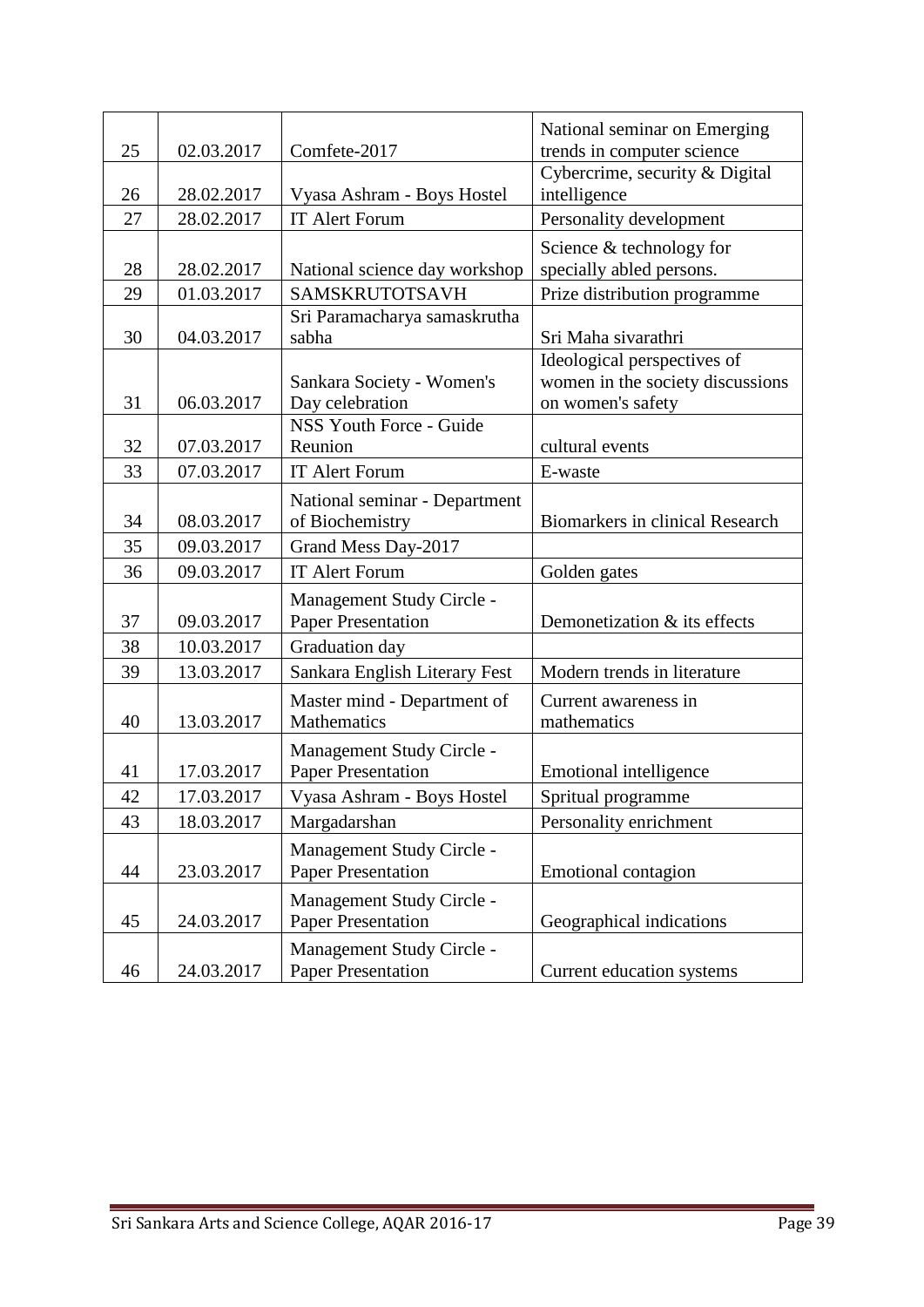### **Annexure II**

#### **Feedback Analysis**

- $\triangleright$  The IQAC periodically assesses the feedback taken from the students and parents and suggests suitable changes to the academic section.
- $\triangleright$  IQAC monitors the feedback taken form the students and provides recommendations to the institution for needful action on the same.
- $\triangleright$  In Teacher evaluation almost all of the students rated their teachers as excellent.
- $\triangleright$  Parents expressed that the services provided to their wards as very good.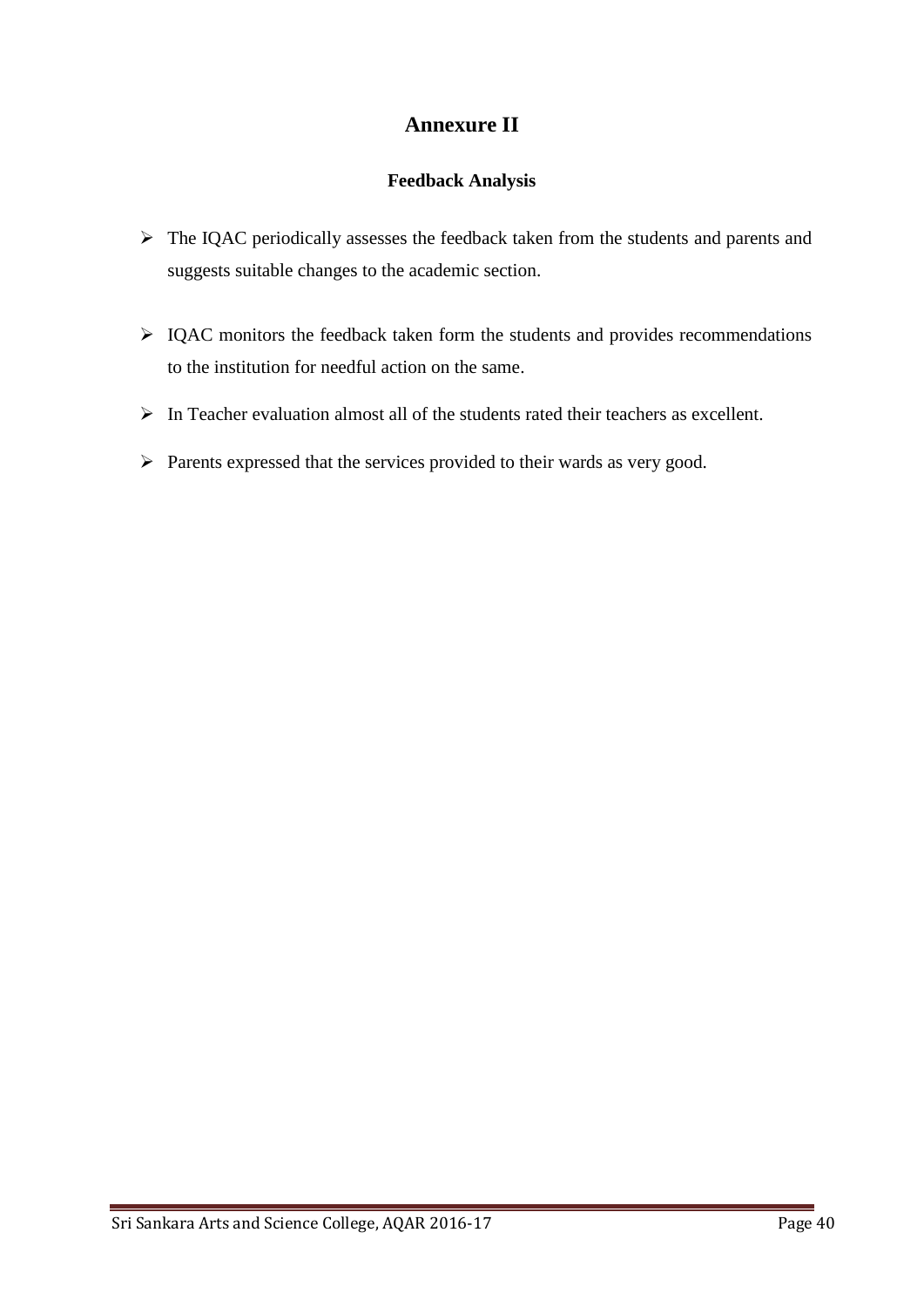# **Annexure III**

# **Best Practice – 1**

#### Title

Conducting value added programmes and certificate courses

#### **Objective**

- $\triangleright$  To improve students' skill
- $\triangleright$  To create job opportunities for students

#### Context

The value added programmes are enhancing the ability of students. The certificate courses are useful for training the students to fulfil the current requirements of the field.

#### The practice

Value added programmes are conducted in the departments after college hours. Certificate courses are conducted during the college hours. These programmes are practical oriented programmes. Field visits and guests lectures are also organized in these programmes.

#### Evidence of success

Many batches of students have completed the programmes successfully. Many of them have got placements by these programmes.

#### Problems encountered and resource required

Since we have limited number of seats in the value added programmes, we cannot admit more students. We need more instruments and space for accommodating more students.